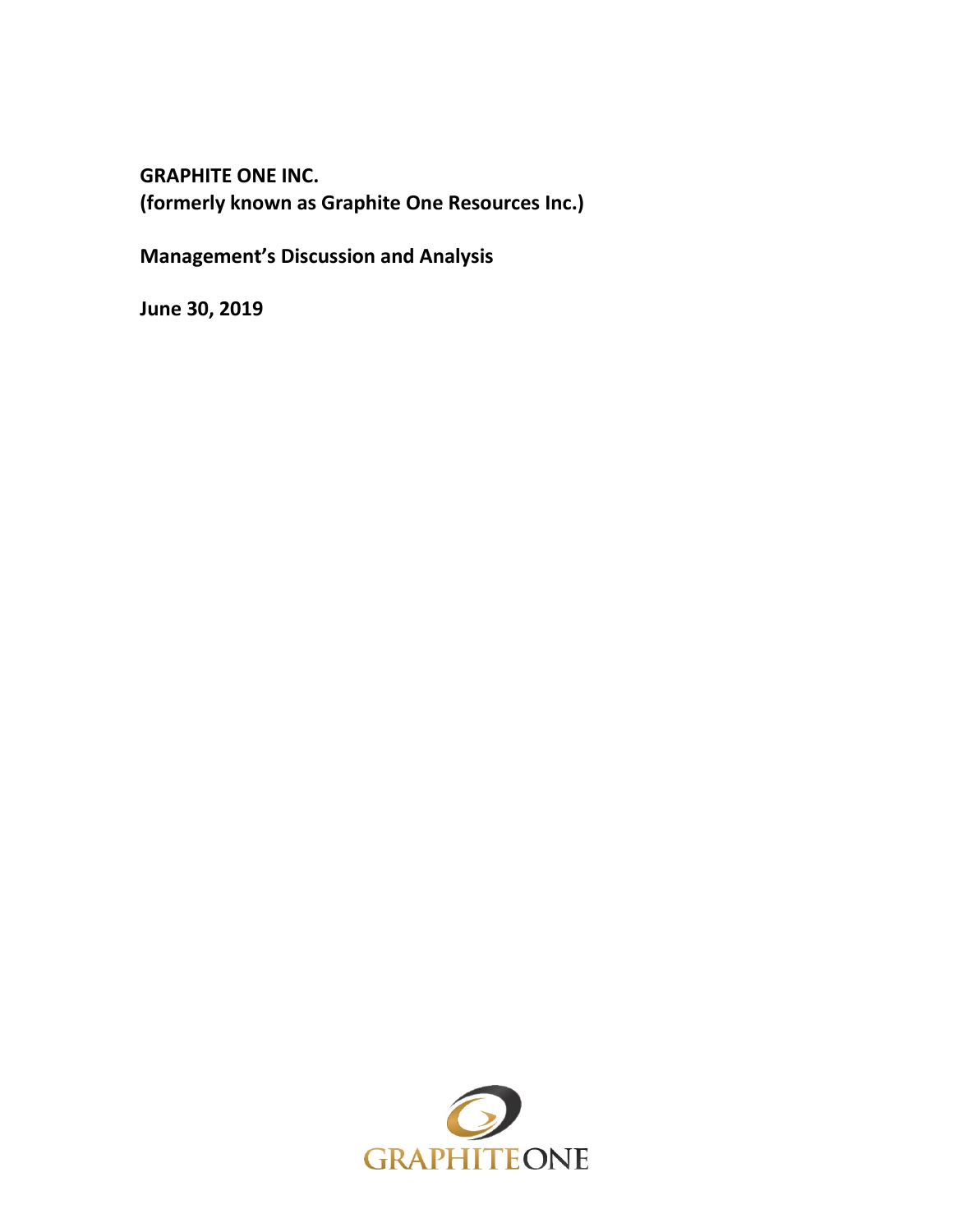The following Management's Discussion and Analysis ("MD&A"), prepared as of July 29, 2019, should be read together with the consolidated financial statements of Graphite One Inc. ("Graphite One" or the "Company") for the three and six-month periods ended June 30, 2019 and June 30, 2018, and related notes thereto, which are prepared in accordance with International Financial Reporting Standards as issued by the International Accounting Standards Board ("IFRS"). All amounts are stated in Canadian dollars unless otherwise indicated. The reader should be aware that historical results are not necessarily indicative of future performance.

## **Forward Looking Statements**

Forward-looking statements look into the future and provide an opinion as to the effect of certain events and trends on the business. Certain statements contained in this MD&A constitute forward-looking statements. The use of any words such as "anticipate", "continue", "estimate", "expect", "may", "will", "project", "should", "believe" and similar expressions are intended to identify forward-looking statements. These forward-looking statements are based on current expectations and various estimates, factors and assumptions and involve known and unknown risks, uncertainties and other factors. Examples of where the company uses forward looking statements include when discussing exploration plans, operational plans and future expenditure expectations.

It is important to note that:

• Unless otherwise indicated, forward-looking statements in this MD&A describe the Company's expectations as of July 29, 2019.

• Readers are cautioned not to place undue reliance on these statements as the Company's actual results, performance or achievements may differ materially from any future results, performance or achievements expressed or implied by such forward-looking statements if known or unknown risks, uncertainties or other factors affect the Company's business, or if the Company's estimates or assumptions prove inaccurate. Therefore, the Company cannot provide any assurance that forwardlooking statements will materialize.

• The Company assumes no obligation to update or revise any forward-looking statement, whether as a result of new information, future events or any other reason except as required by law.

The mineral resource estimates reported in this MD&A were prepared in accordance with Canadian National Instrument 43-101 Standards of Disclosure for Mineral Projects ("NI 43-101"), as required by Canadian securities regulatory authorities. For United States reporting purposes, the United States Securities and Exchange Commission ("SEC") applies different standards in the classification of mineralization. In particular, while the terms "measured," "indicated" and "inferred" mineral resources are required pursuant to NI 43-101, the SEC does not recognize such terms. Canadian standards differ significantly from the requirements of the SEC. Investors are cautioned not to assume that any part or all of the mineral deposits in these categories constitute or will ever be converted into reserves. In addition, "inferred" mineral resources have a great amount of uncertainty as to their existence and great uncertainty as to their economic and legal feasibility. It cannot be assumed that all or any part of an inferred mineral resource will ever be upgraded to a higher category. Under Canadian securities laws, issuers must not make any disclosure of results of an economic analysis that includes inferred mineral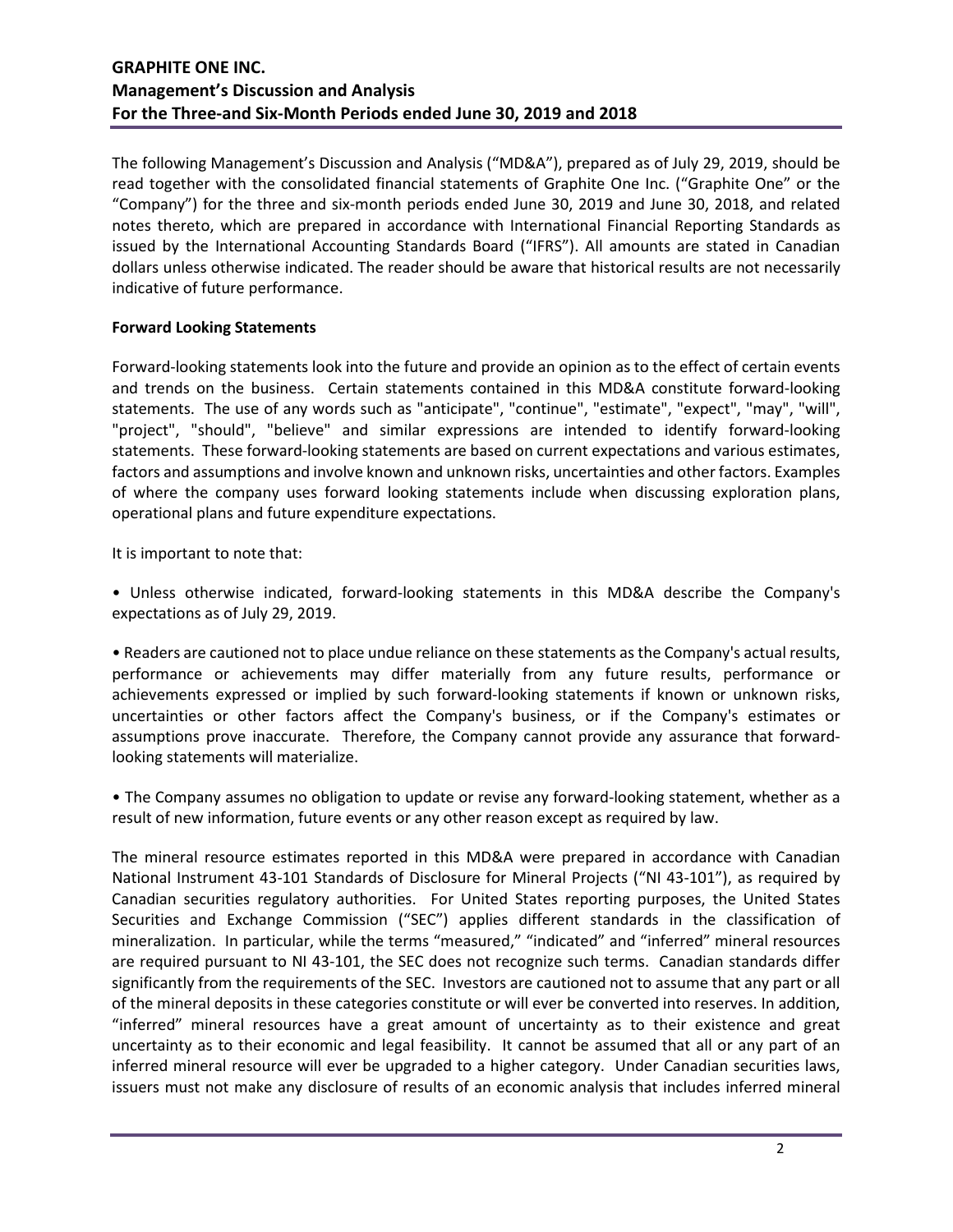resources, except in rare cases. Inferred mineral resources may be included in the results of a preliminary economic assessment.

For a description of material factors that could cause the Company's actual results to differ materially from the forward-looking statements in this MD&A, please see "Mining Risks" and "Business Risks".

### **Nature of Operations**

Graphite One was incorporated in Alberta and commenced operations on March 16, 2006 under the name Cedar Mountain Exploration Inc. On October 18, 2007, the Company closed its initial public offering and on October 29, 2007 began trading on the TSX-Venture Exchange under the symbol CED. On March 23, 2012, the Company changed its name to Graphite One Resources Inc. and adopted the symbol GPH on the TSX-Venture Exchange effective March 27, 2012. On June 11, 2012 the Company began trading in the over the counter market in the United States on the OTCQX under the symbol GPHOF and due to changes in the listing requirements of the OTCQX, the Company began trading on the OTCQB on April 1, 2017. On February 27, 2019, the Company changed its name to Graphite One Inc. Graphite One is the parent company of the consolidated group.

Graphite One is engaged in the acquisition, exploration and evaluation of graphitic mineral properties. The Company is focusing its exploration and evaluation efforts on the Graphite Creek Property. The recoverability of the invested amounts shown for the exploration and evaluation property is dependent upon the existence of economically recoverable reserves, securing and maintaining title and beneficial interest in the property, obtaining the necessary financing to complete development and, ultimately, generating sufficient profits from future production or sufficient proceeds from the disposition of the exploration and evaluation property. In July 2017, the Company released the results of its inaugural Preliminary Economic Assessment ("PEA") and on March 26, 2019 released an updated resource estimate. See "Preliminary Economic Assessment" for further discussion.

### **Exploration and Evaluation Property**

### **Graphite Creek Property Summary**

The Graphite Creek Property is located on the Seward Peninsula of Alaska about 59 kilometers ("km") north of the deep sea port at Nome and is situated about 20 km from a seasonal road and 4km from tidewater.

The Graphite Creek Property consists of 176 mining claims covering 9,583 hectares (23,680 acres) and is comprised of:

- Fifty-six Alaska state mining claims (the "GC Purchased Property"); and,
- One hundred and twenty located Alaska state mining claims (the "GC Staked Property").

### **Graphite Creek Lease Agreement and Net Smelter Royalty Agreements**

In May 2015, the Company executed a long-term lease agreement ("Lease") with Kougarok LLC ("Kougarok"), commencing effective January 1, 2014 with an initial term of twenty years, and with provisions to extend the lease for two successive twenty-year periods and ultimately for as long as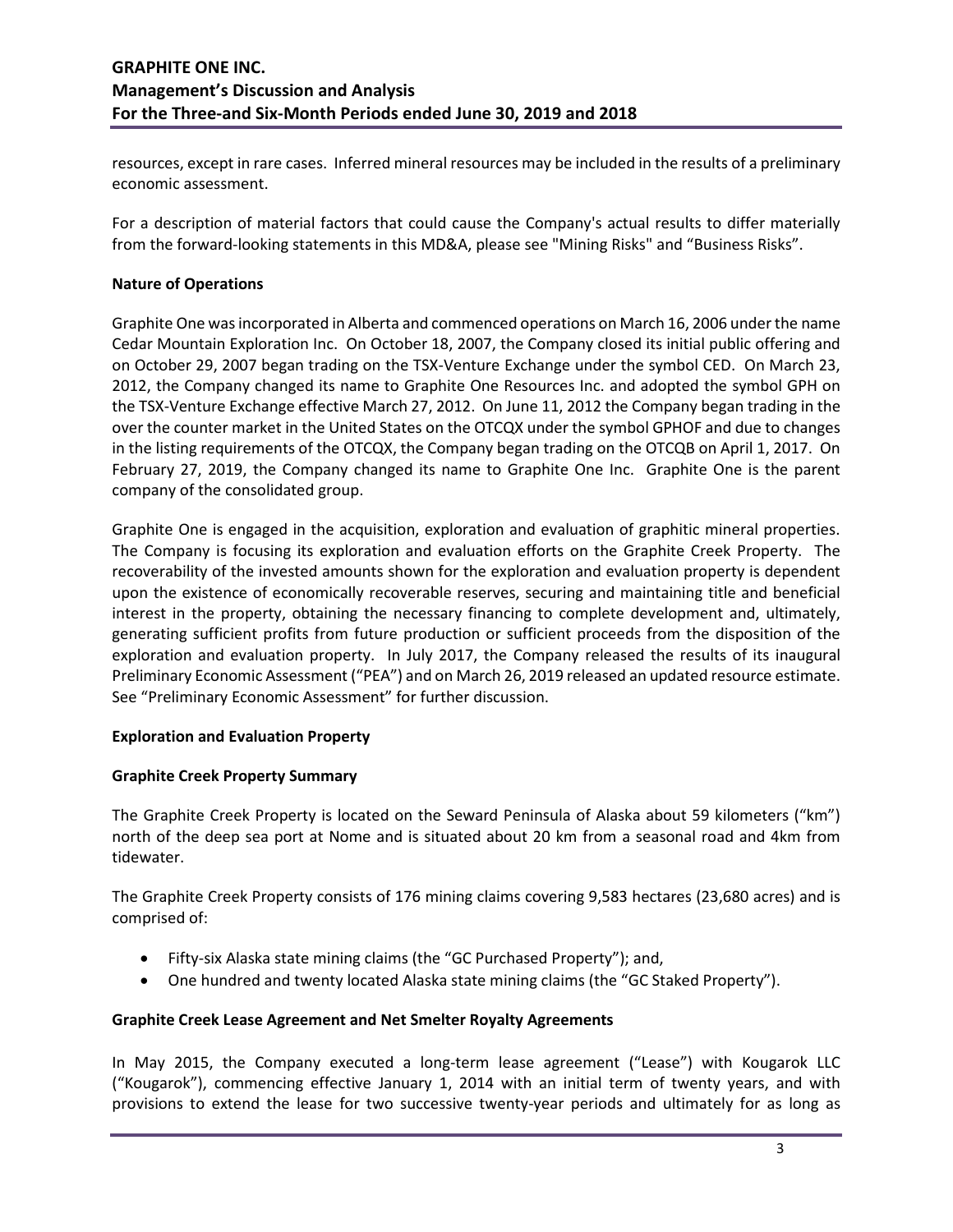production continues from the property. An advance royalty in the amount of US\$30,000 was paid upon execution of the Lease, with annual payments of US\$30,000 due each year until January 2020. The advance royalty becomes US\$40,000 January 1, 2020, US\$50,000 January 1, 2021, and then increases by US\$10,000 each year until production commences. All required payments under the Lease have been made to date. The production royalties are to be calculated as follows: 5% from lands in 4 former federal claims originally located in 1943; 2.5% from lands within 20 former federal claims; 5% from lands within state claims staked by the Company within the area of interest; and 2.5% from state claims acquired by the Company within the area of interest. All advance royalties paid may be recouped from production royalties. The Company has the option to reduce the production royalties by up to 2% by paying US\$2 million for each 1% reduction of the production royalties.

On January 24, 2012, the Company purchased from a private individual (the "Seller") 28 of the claims included in the GC Purchased Property for \$20,000 and a 2% production royalty on future production from the GC Purchased Property. The Company had the right to purchase the production royalty for \$1 million until January 24, 2015 (the "Royalty Purchase Option"). The Company and the Seller entered into an extension agreement effective January 24, 2015 (the "2015 Extension Agreement") whereby the Royalty Purchase Option could have been exercised at any time on or before the earlier of (i) January 24, 2017, or (ii) the date that is six (6) months after the release by the Company of a feasibility study on the Graphite Creek Property. In connection with the 2015 Extension Agreement, the Company issued to the Seller preconsolidated 769,231 common shares of the Company at an issue price of \$0.13 per share. In January 2017, the Company and the Seller agreed to further extend the terms of the Royalty Purchase Option and entered into an extension agreement effective January 24, 2017 (the "2017 Extension Agreement") whereby the Royalty Purchase Option may be exercised at any time on or before January 24, 2021. In connection with the 2017 Extension Agreement, the Company issued to the Seller pre-consolidated 1,666,667 common shares of the Company at an issue price of \$0.09 per share and 1,153,846 common share purchase warrants of the Company.

During June 2015, the Company purchased from another private individual the balance of the GC Purchased Property (28 Alaska state mining claims covering the same lands as the 28 Alaska state mining claims acquired in January 2012) for US\$50,000, the issuance of 3 million common shares of the Company at a fair value of \$270,000 and a royalty interest equal to 1% of the Net Smelter Returns received by the Company on production from the claims. The Company has the right to purchase the royalty for US\$500,000 at any time within 36 months following the start of mine production.

The Company located an additional 43 Alaska state mining claims in 2015, bringing the total to 176 Alaska state claims, for a total area of 9,583 hectares (23,680 acres) covering the project area. The new claims include eight on Alaska select and transferred lands and 35 on unselected Alaska state land, which will require selection and transfer to be active. These new claims cover areas adjacent to the Graphite Creek deposit for potential infrastructure needs and access to tide water.

In March 2018 and under the terms of the Lease, Kougarok completed the conversion of its 24 Federal unpatented lode mining claims to State of Alaska mining claims with the Alaska Department of Natural Resources. The Company in turn transferred ownership to Kougarok of thirteen of its Alaska state mining claims that overlapped with the lands of 4 of the former federal claims and simultaneously leased them back from Kougarok. This conversion relieves the Company of the need to comply with certain federal regulatory requirements since federal lands are no longer involved and is anticipated to simplify the permitting process for the project.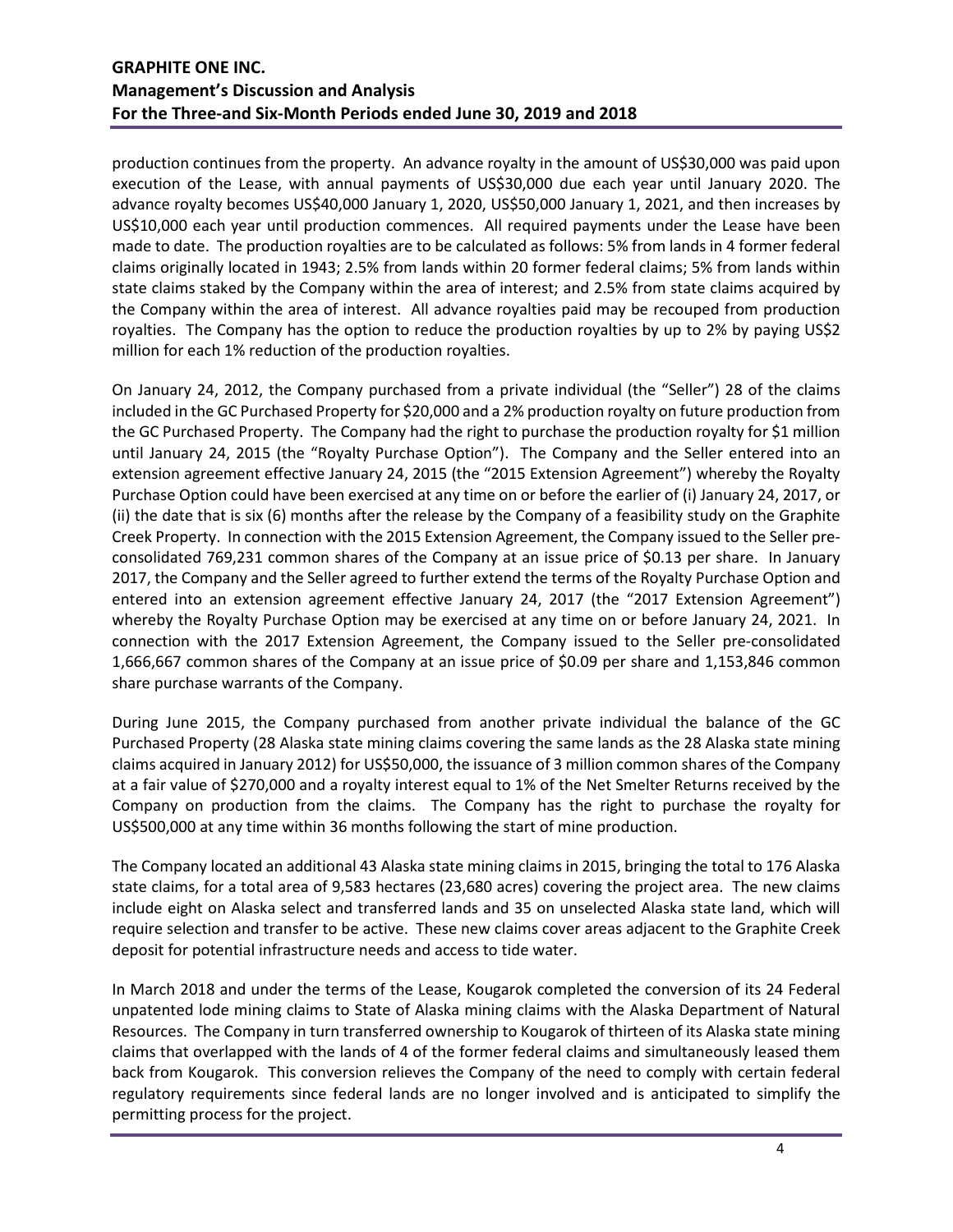### **TRU Graphite Reports**

In 2014, TRU Group was commissioned by the Company to identify options for the Graphite Creek Project with a focus on matching the resources to up-market functionalized end uses for graphite (Stage A). In 2015, TRU Group undertook a second stage of study (Stage B) to conduct test work and determine the characteristics of the graphite. On April 15, 2015, the Company announced receipt of TRU Group's Stage B Report (see the Company's press release dated April 15, 2015) which revealed that Graphite Creek graphite has unique characteristics, including spheroidal shaped graphite, high proportions of coarse flake graphite with high aspect ratios and naturally expanded/exfoliated flake graphite. TRU Group also identified the need for additional research and development to more fully understand these characteristics and the impact on processing and finished products. As a result of the importance of this development, the Company suspended work on its PEA in order to incorporate the findings from the Stage B Report into the PEA.

In November 2015, the Company engaged TRU Group to produce trial spherical graphite lab samples for internal assessment of electrochemical performance and for potential end-user evaluation. In May 2016, the Company announced the successful production of premium grade spheroidized graphite ("SPG") from 99.98% Cg purified graphite (see the Company's press release dated May 5, 2016), with yield in these first trial runs averaging 74.6%. The results of Phase 5 of the Company's Exploratory Product Development have shown that first discharge capacity of the samples approached, and in one case equaled the theoretical maximum capacity of natural graphite and results from repeat charge/discharge cycles confirm high performance, repeatability and stability of GPH STAX graphite (see the Company's press release dated May 20, 2016).

### **Preliminary Economic Assessment**

In January 2017, the Company announced the results of its PEA for the Graphite Creek Project. The Project is conceived as a vertically integrated manufacturer of high grade Coated Spherical Graphite ("CSG") with mining and processing facilities near Nome, Alaska and advanced material processing done at a dedicated graphite product manufacturing facility situated, for the purposes of the PEA, in Washington State.

The PEA projects an estimated Net Present Value ("NPV") for the Project on a pre-tax basis of US\$1,037 million using a 10% discount rate, with an Internal Rate of Return ("IRR") of 27%. On a post-tax basis, the NPV is projected at US\$616 million using a 10% discount rate, with an Internal Rate of Return ("IRR") of 22%. Combined federal taxes, state taxes and royalties are about US\$2,163 million or 32% of earnings before depreciation, interest and taxes ("EBDIT"). Annual production of CSG and other graphite specialty materials is projected at 55,350 metric tonnes when full production is reached in Year 6. The PEA is based on 40 years of indicated and inferred resources grading 7% Cg (graphite) that have been identified in the target exploitation zone to sustain full scale operations, notwithstanding additional potential resources immediately outside the target zone or the broader Graphite Creek property.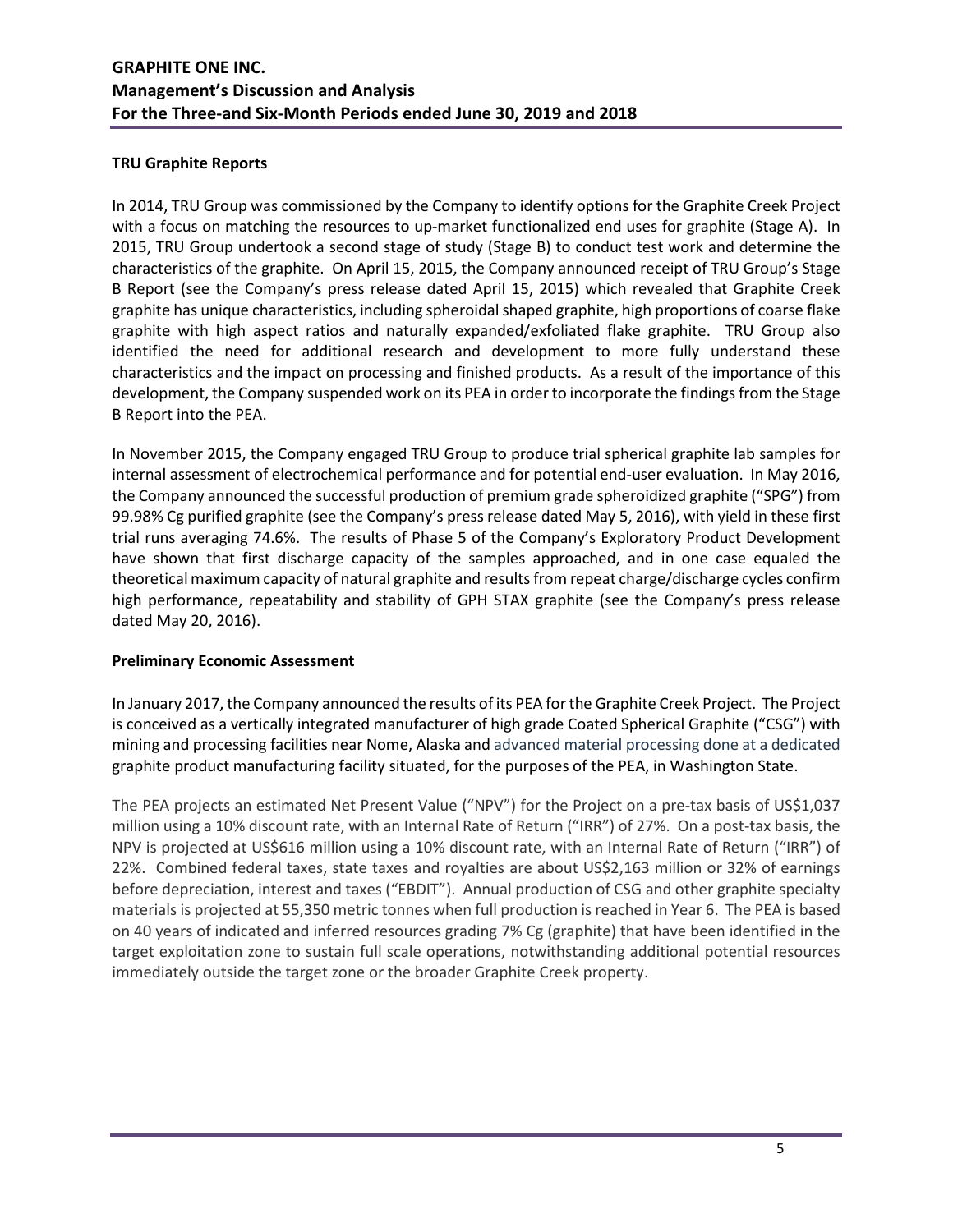| Summary of the Project's Pre-Tax Financial Results (US\$ Million)  |         |  |  |  |  |  |  |
|--------------------------------------------------------------------|---------|--|--|--|--|--|--|
| Project Earnings before Depreciation, Interest and Taxes (EBDIT)   | \$6,696 |  |  |  |  |  |  |
| Net Cash Flow                                                      | \$6,268 |  |  |  |  |  |  |
| NPV of Net Cash Flow at 10% Discount Rate                          | \$1,037 |  |  |  |  |  |  |
| <b>IRR</b>                                                         | 27%     |  |  |  |  |  |  |
| Payback Period in Production Year                                  | 4       |  |  |  |  |  |  |
|                                                                    |         |  |  |  |  |  |  |
| Summary of the Project's Post-Tax Financial Results (US\$ Million) |         |  |  |  |  |  |  |
| <b>Project Earnings Post-tax</b>                                   | \$4,533 |  |  |  |  |  |  |
| Capital Outlay and NSR Buyout/Buydown                              | \$433   |  |  |  |  |  |  |
| Net Cash Flow Post-tax                                             | \$4,100 |  |  |  |  |  |  |
| NPV of Net Cash Flow at 10% Discount Rate                          | \$616   |  |  |  |  |  |  |
| <b>IRR</b>                                                         | 22%     |  |  |  |  |  |  |
| Payback Period in Production Year                                  | 4       |  |  |  |  |  |  |

Pending a detailed graphite market study, the PEA is based on a selling price of US\$6,200 per tonne for CSG and an average selling price of US\$1,500 per tonne for Purified Graphite Powders. The Project's average blended price of its manufactured products is expected to be US\$5,054 per tonne, ex plant, on a 2016 constant US dollar basis. This is expected to generate cash earnings of US\$182 million per year on sales of US\$280 million at full capacity with a consolidated operating margin ("EBDIT") of 63% on sales. CSG will dominate output and is expected to account for 75% of sales volume and 93% of sales revenue, or US\$260 million, of the total. Purified graphite powders will account for the balance with sales of US\$20 million.

# **PEA Mineral Resource Estimates**

The Company's mineral resources as identified in the PEA contain an estimated 10.3 million tonnes classified as Indicated Resources averaging 7.2% Cg, and 71.2 million tonnes classified as Inferred Resources grading 7.0% Cg, both at 6% graphitic carbon ("Cg") cut-off grade. The resource estimates are summarized in the table below.

Using results from the 2018 field program, the resource estimates were updated on March 26, 2019. The updated resource estimates are summarized starting on page 9 and compared to the estimates in the PEA.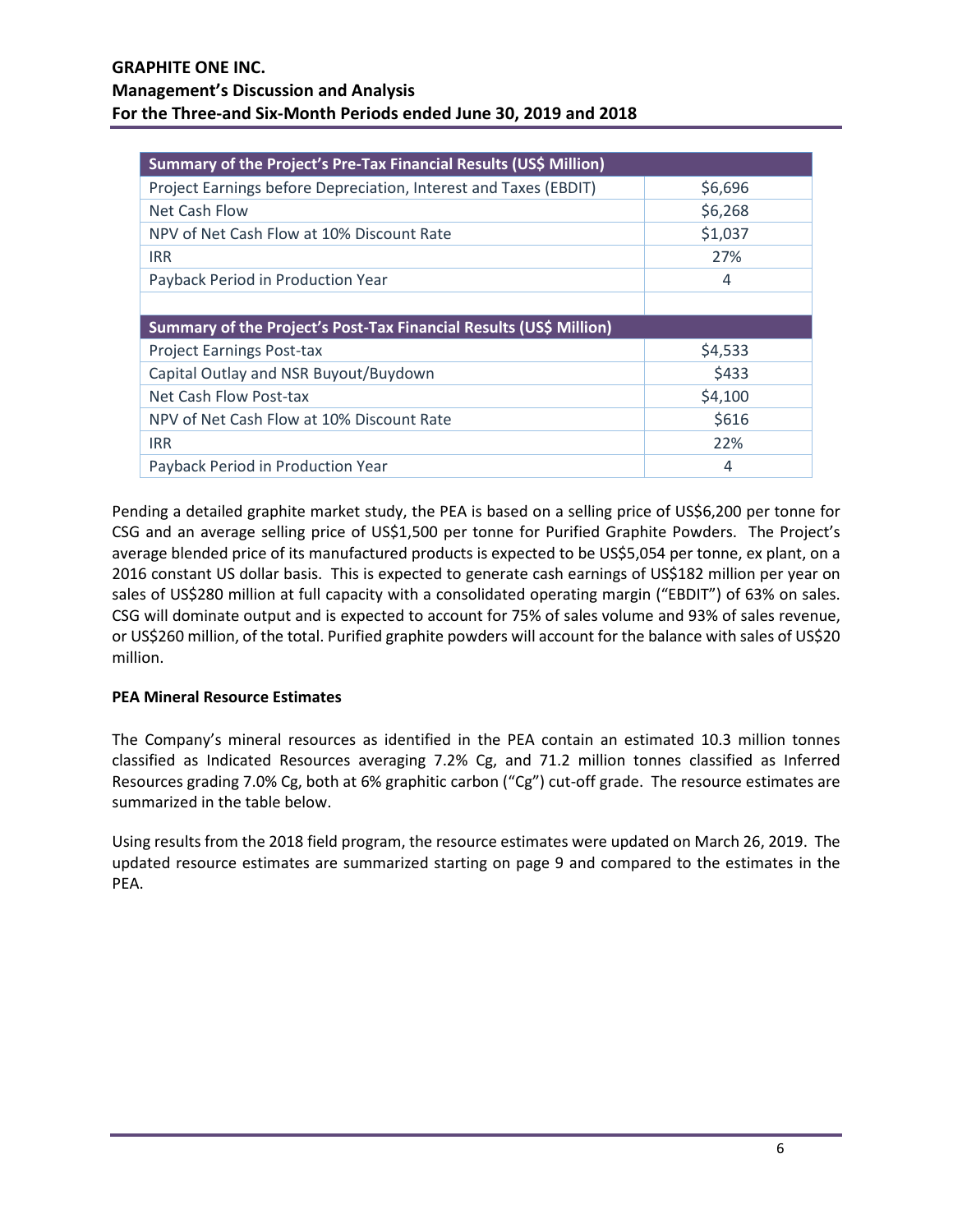| Graphite Creek Mineral Resource Estimates - January 2017 <sup>c</sup> |                              |                         |                                                                 |  |  |  |  |  |
|-----------------------------------------------------------------------|------------------------------|-------------------------|-----------------------------------------------------------------|--|--|--|--|--|
| <b>Mineral Resource</b><br>Classification <sup>a</sup>                | Tonnage<br>(Million Tonnesb) | Graphite %<br>$(\% Cg)$ | In Situ Graphite <sup>b</sup><br>$(000's$ Tonnes <sup>b</sup> ) |  |  |  |  |  |
| Indicated                                                             | 10.3                         | 7.2                     | 1,133,000                                                       |  |  |  |  |  |
| Inferred                                                              | 71 2                         | 7.0                     | 1,109,000                                                       |  |  |  |  |  |

- a: This resource estimate uses a 6.0 % Cg cut-off grade with a resource recovery of 80 to 95% Graphite concentrate with average selling price of US\$5,054/tonne.
- b: The tonnage and in situ graphite (metric tonnes) have been rounded off to the nearest thousand, and therefore may not tally due to rounding.
- c: Mineral resources are not mineral reserves and do not have demonstrated economic viability. There is no guarantee that all or any part of the mineral resource will be converted into a mineral reserve.

The mineral resource estimate was prepared by R. James Robinson, P.Geo of TRU Group Inc., who is an independent Qualified Persons under National Instrument 43-101, using the most current Canadian Institute of Mining, Metallurgy and Petroleum (CIM) Standards on Mineral Resources and Reserves, Definitions and Guidelines.

Resource estimates are based on cumulative drill data from the Company's 2012, 2013 and 2014 drill programs, totaling 48 holes and about 7,500 metres of drilling.

The Project's economic analysis has been designed based on the 6% mining cut-off grade, producing the desired 7.0% Cg mill-feed head grade. The scale of available material at 7% Cg is estimated to be 43.66 million tonnes using both Indicated and Inferred Resources, sufficient to support over 40 years of mining at full-scale production of 1,018,000 tonnes per year.

# **Graphite Creek Mine**

The Graphite Creek Mine (the "Mine") has been designed to operate on a 24-hour per day schedule (assuming two 12-hour shifts per day) on a year-round basis. When in full production in Year 6, the mine plan proposes delivering 1,018,000 tpy of graphite mineralized material to a nearby Mineral Processing Plant ("Processing Plant"). The PEA assumes mining would be performed year-round with owneroperated equipment.

### **Processing Plant**

The proposed Processing Plant, to be located at the Mine when at full production capacity, is to receive from the Mine 1,018,000 tpy of graphite mineralization grading 7% Cg and extract and recover 60,000 tpy of concentrate, grading 95% Cg. Graphite recovery during mineral processing is assumed under optimized conditions to reach 80%. The single concentrate recovered would be packaged in one tonne super sacks, placed in 20 tonne shipping containers and trucked to the Port of Nome. The containers would be loaded onto barges during the seasonal shipping window and delivered to the Product Manufacturing Plant (the "Manufacturing Plant").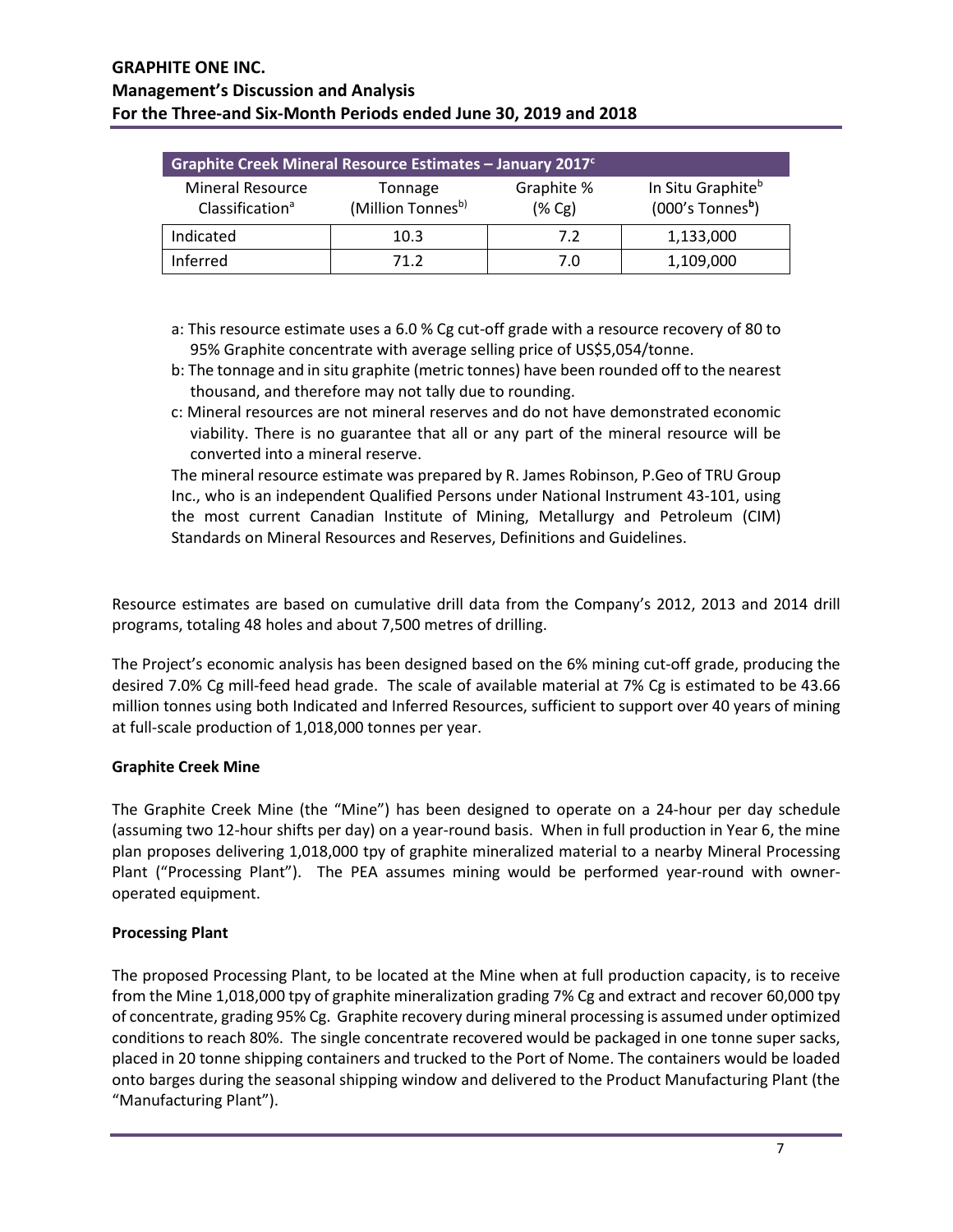### **Manufacturing Plant**

For purposes of the PEA, the Manufacturing Plant is assumed to be situated on a brownfield industrial site in Washington State serviced by public utilities with developed road and rail infrastructure. Criteria relevant to deciding its location include power cost, availability of industrial zoned land, proximity to tidewater and port facilities, and infrastructure that supports both the workforce and delivery logistics for input materials, services and finished products. The Company is identifying suitable locations for the Manufacturing Plant site.

The Manufacturing Plant would receive 60,000 tpy of concentrate grading 95% Cg from the Processing Plant. It would then be purified under an inert atmosphere to at least 99.95% Cg. Spherical graphite size fractions suitable for lithium-ion batteries are combined with coating precursor. The 'green' surface coated graphite product is heat treated in kiln type furnaces to harden the coating and into the final spherical graphite product.

Finished products at full production are projected to include:

- 41,850 tpy of Coated Spherical Graphite with a minimum purity of 99.95% Cg for the EV Li-ion battery market; and,
- 13,500 tpy Purified Graphite Powders, 99.8% Cg, <20 microns, suitable for lubricants, friction products, conductive polymers, specialty powder and metallurgical additives.

## **Project Capital Cost Summary**

Estimated capital costs for mining operations, the Processing Plant and the Manufacturing Plant and infrastructure are summarized in the table below and estimated to be US\$363 million. The plant capital expenditures were spread over three years and ramp up to full production at 60,000 tpy of graphite concentrate at the Processing Plant in Year Six of production. The Manufacturing Plant would concurrently reach full capacity of 55,350 tpy of graphite products. No contingency is included for the two plants. Indirect costs were assumed to be 33% of direct costs: 20% for EPCM (engineering, procurement, construction & management), 10% for freight and capital spare parts, and 3% for commissioning and start-up costs.

| <b>Operations Category</b>         | <b>Capital Cost</b><br>(US\$ millions) |
|------------------------------------|----------------------------------------|
| Mine & Processing Plant            | \$233                                  |
| <b>Product Manufacturing Plant</b> | \$130                                  |
| <b>Total All Operations</b>        | \$363                                  |

### **Capital Cost Estimates, Mine and Plants**

### **Project Operating Cost Summary**

Operating costs at full capacity for the Mine, Processing Plant and Infrastructure, and the Manufacturing Plant are estimated to be US\$98 million per year, as summarized in the table below. On a plant input/output basis, the total Project operating cost equates to US\$96 per tonne of processing plant feed or US\$1,774 per tonne of finished graphite product.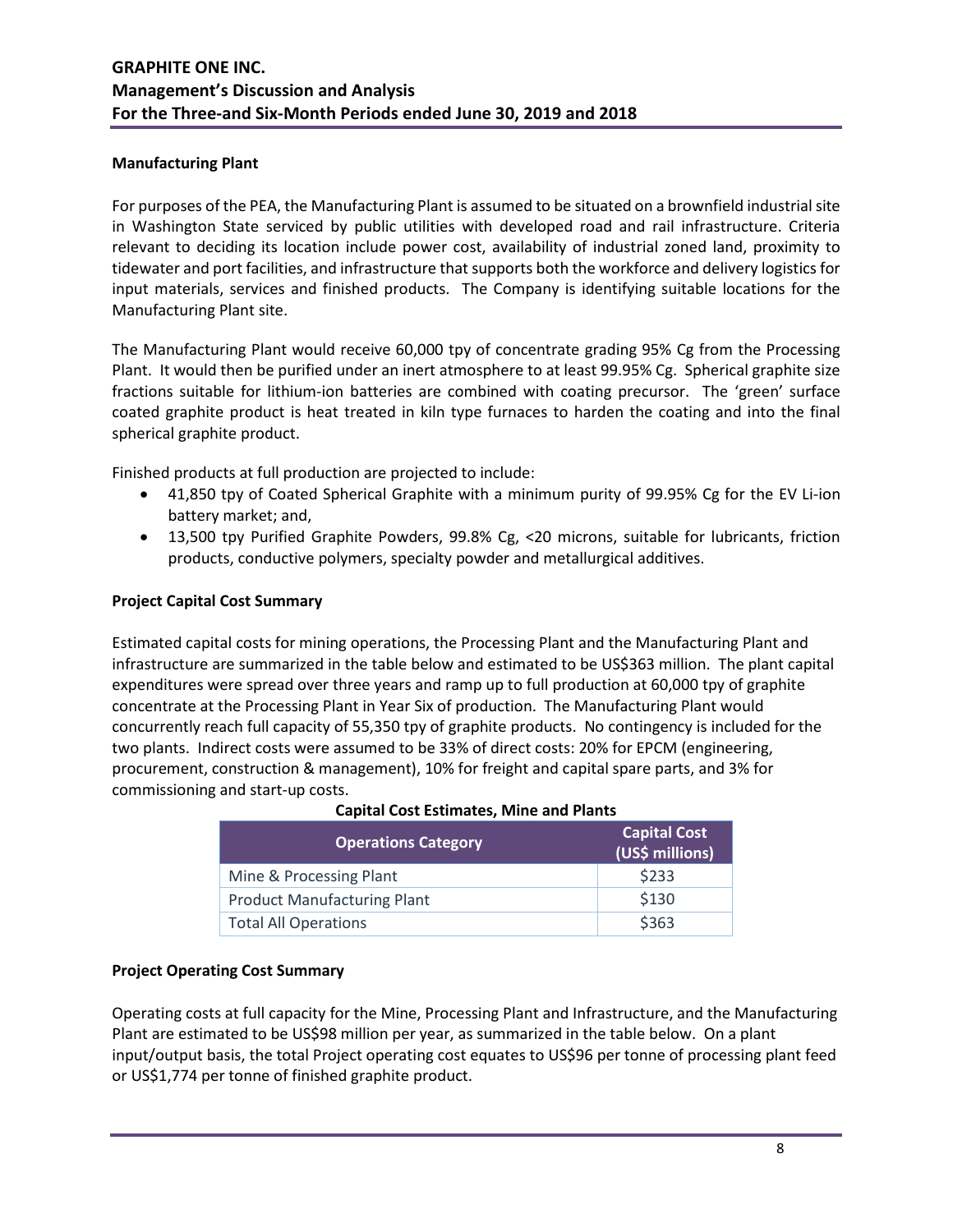| <b>MAJOR OPERATING COST ITEM</b>                                             | <b>Mining</b><br>(US\$000) | <b>Mineral</b><br><b>Processing</b><br>(US\$ 000) | <b>Product</b><br><b>Manufacturing</b><br>(US\$000) | <b>Integrated</b><br>Project<br>(US\$ 000) |  |  |  |  |  |
|------------------------------------------------------------------------------|----------------------------|---------------------------------------------------|-----------------------------------------------------|--------------------------------------------|--|--|--|--|--|
| Labour                                                                       | \$21,887                   | \$12,170                                          | \$7,270                                             | \$41,327                                   |  |  |  |  |  |
| Energy (Power and Diesel) <sup>1</sup>                                       |                            | \$9,900                                           | \$14,900                                            | \$24,800                                   |  |  |  |  |  |
| <b>Equipment Operation</b>                                                   | \$2,800                    |                                                   |                                                     | \$2,800                                    |  |  |  |  |  |
| Consumables                                                                  |                            | \$3,300                                           | \$7,100                                             | \$10,400                                   |  |  |  |  |  |
| Maintenance & Supplies                                                       | \$1,781                    | \$2,700                                           | \$3,600                                             | \$8,081                                    |  |  |  |  |  |
| Miscellaneous                                                                | \$1,273                    |                                                   |                                                     | \$1,273                                    |  |  |  |  |  |
| <b>Concentrate Shipping</b>                                                  |                            | \$1,800                                           | \$7,698                                             | \$9,498                                    |  |  |  |  |  |
| <b>Total Operating Cost (OPEX)</b>                                           | \$27,741                   | \$29,870                                          | \$40,568                                            | \$98,179                                   |  |  |  |  |  |
|                                                                              |                            |                                                   |                                                     |                                            |  |  |  |  |  |
| <b>Operating Expenses per tonne</b>                                          | (US\$)                     | (US <sup>5</sup> )                                | (US\$)                                              | (US <sub>5</sub> )                         |  |  |  |  |  |
| <b>Processing Plant Feed</b>                                                 | \$27                       | \$29                                              | \$40                                                | \$96                                       |  |  |  |  |  |
| Concentrate                                                                  | \$462                      | \$498                                             | \$676                                               | \$1,636                                    |  |  |  |  |  |
| <b>Graphite Product</b>                                                      | \$501                      | \$540                                             | \$733                                               | \$1,774                                    |  |  |  |  |  |
| Notes: 1 The mining energy cost is included in Mineral Processing Plant cost |                            |                                                   |                                                     |                                            |  |  |  |  |  |

The complete PEA can be obtained on the SEDAR website at *[www.sedar.com](https://www.sedar.com/search/search_form_pc_en.htm)*.

## **Alaska Industrial Development and Export Authority**

On February 16, 2017 the Company and the Alaska Industrial Development and Export Authority ("AIDEA") announced that they had entered into a Memorandum of Understanding ("MOU") to explore opportunities to collaborate on the development of Graphite One's proposed Project as outlined in the PEA (see Press Release of February 16, 2017).

### **2018 Field Program and Updated Resource Estimate**

During the summer and fall of 2018, the Company conducted a field program that comprised 801 metres in six core holes. The drill holes were angled to perpendicularly intercept the projected graphite material zones with the objective of determining their true thickness. Results from all 2018 drill holes were consistent with previous drilling in the graphite mineralized zones, including significant high-grade intercepts with Cg values greater than 10 percent.

The field program also included preliminary field surveying and an aerial LiDAR survey along possible access routes. Surface water sampling and anadromous fish surveys were also conducted, which added to the environmental baseline studies from prior years.

Further to the 2018 drill program, the Company issued an updated resource estimate on March 26, 2019 and filed the mineral resource update report on SEDAR on May 9, 2019. The results from the drill program moved a portion of the previously released resource estimate set forth in the PEA from Indicated to Measured Resource status.

Following are the highlights of the updated resource estimate as compared to the estimate reported in the PEA.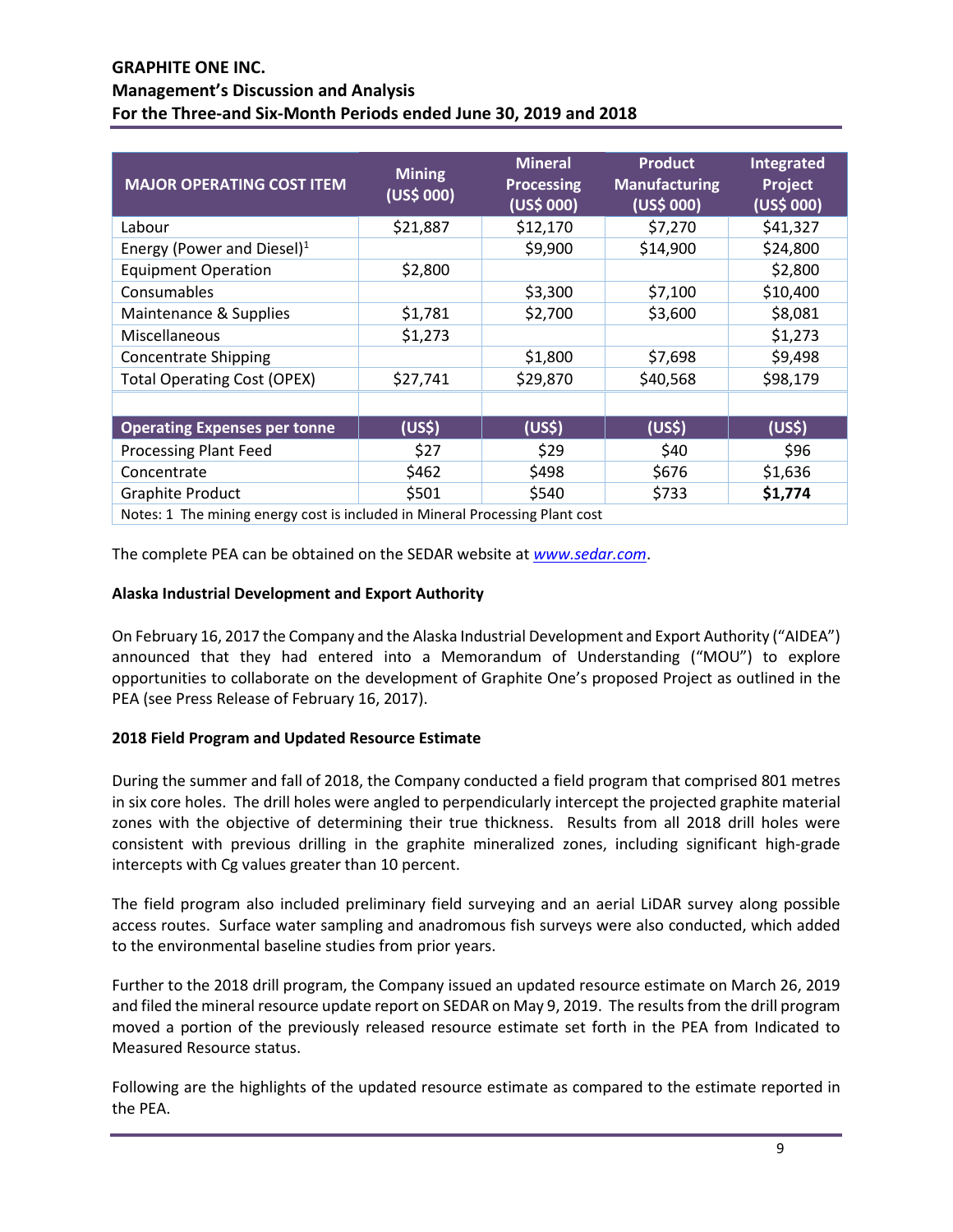- Infill drilling results from 2018 and a more detailed block model have elevated a portion of the resource to Measured Resources, totaling 1.69 Mt at 8.0% Cg and 0.14 Mt of contained graphite.
- Total Measured and Indicated Resources are 10.95 Mt at 7.8% Cg with 0.85 Mt of contained graphite. This represents a 6% increase in tonnage, an 8% improvement in grade and a 14% increase in contained graphite when compared to the PEA's Indicated Resource results.
- Inferred Resources totaled 91.89 Mt at 8.0% Cg with 7.3 Mt of contained graphite. This represents an increase in tonnage, grade and contained graphite when compared to the PEA's Inferred Resources and supports the potential of a long-term mine life described by the PEA.
- High-grade graphite mineralization is present at the surface and has been extended to depths of over 200 m by drilling.
- The deposit remains open along strike in both the east and west directions, as well as down dip.
- The updated resource estimate provides direction for continued drilling which is expected to form the basis for a pre-feasibility study, the next phase for the Project.

The updated mineral resource estimate for the Graphite Creek Project is summarized in the following table and is compared to the previous mineral resource estimate reported in the PEA.

The PEA presented a cut-off grade of 6.0% Cg "as it would produce mill feed grading 7% percent Cg. This has been determined to be the minimum grade required to support economically viable graphite production in western Alaska."<sup>[1](#page-9-0)</sup> With this guidance, a cut-off grade of 5.0% Cg for the updated resource estimate was selected as it resulted in Cg grades in excess of 7% in all resource categories. The selected cut-off grades in each case are highlighted in the table below.

 $\overline{\phantom{a}}$ 

<span id="page-9-0"></span><sup>1</sup> Page 14-7; NI 43-101 Preliminary Economic Analysis on the Graphite One Project; dated June 30, 2017 and filed July 12, 2017; Prepared by TRU Group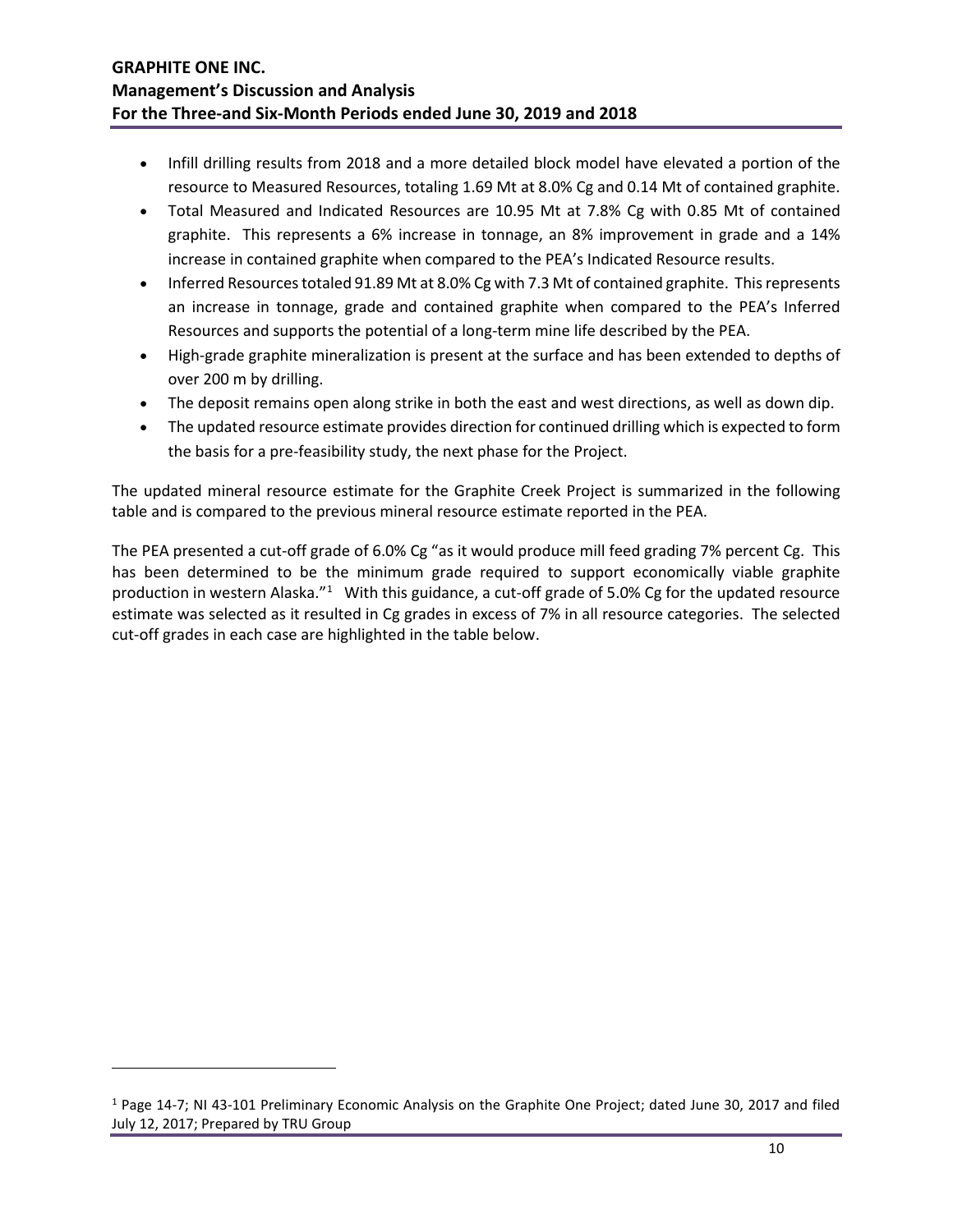| Graphite Creek Resource Estimate Update: March 2019        |                                                       |                             |                                                                | PEA June 30, 2017                               |                                                       |                            |                                                                |                                                 |                                                            |
|------------------------------------------------------------|-------------------------------------------------------|-----------------------------|----------------------------------------------------------------|-------------------------------------------------|-------------------------------------------------------|----------------------------|----------------------------------------------------------------|-------------------------------------------------|------------------------------------------------------------|
| <b>MINERAL</b><br><b>RESOURCE</b><br><b>CLASSIFICATION</b> | <b>CUT-OFF</b><br><b>GRADE</b><br>$(\% \, \text{Cg})$ | (MILLION<br><b>TONNES</b> ) | <b>TONNAGE GRAPHITE</b><br><b>GRADE</b><br>$(\% \, \text{Cg})$ | <b>CONTAINED</b><br><b>GRAPHITE</b><br>(TONNES) | <b>CUT-OFF</b><br><b>GRADE</b><br>$(\% \, \text{Cg})$ | (MILLION<br><b>TONNES)</b> | <b>TONNAGE GRAPHITE</b><br><b>GRADE</b><br>$(\% \, \text{Cg})$ | <b>CONTAINED</b><br><b>GRAPHITE</b><br>(TONNES) | <b>MINERAL</b><br><b>RESOURCE</b><br><b>CLASSIFICATION</b> |
|                                                            | 4.0                                                   | 125.48                      | 7.1%                                                           | 8,850,296                                       | 4.0                                                   | 121.62                     | 6.2%                                                           | 7,591,000                                       |                                                            |
|                                                            | 5.0                                                   | 91.89                       | 8.0%                                                           | 7,342,883                                       | 5.0                                                   | 105.81                     | 6.5%                                                           | 6,881,000                                       |                                                            |
| <b>MYSCRAEO</b>                                            | 6.0                                                   | 65.94                       | 9.0%                                                           | 5,922,778                                       | 6.0                                                   | 71.24                      | 7.0%                                                           | 4,969,000                                       | <b>PATTEREE</b>                                            |
|                                                            | 7.0                                                   | 44.01                       | 10.2%                                                          | 4,504,835                                       | 7.0                                                   | 22.24                      | 8.2%                                                           | 1,823,000                                       |                                                            |
|                                                            | 8.0                                                   | 29.77                       | 11.6%                                                          | 3,440,831                                       | 8.0                                                   | 8.79                       | 9.3%                                                           | 817,000                                         |                                                            |
|                                                            | 4.0                                                   | 12.57                       | 6.9%                                                           | 864,110                                         | 4.0                                                   | 17.34                      | 6.4%                                                           | 1,111,000                                       |                                                            |
|                                                            | 5.0                                                   | 9.26                        | 7.7%                                                           | 715,363                                         | 5.0                                                   | 15.10                      | 6.7%                                                           | 1,009,000                                       |                                                            |
| <b>MOVOSTEE</b>                                            | 6.0                                                   | 6.45                        | 8.7%                                                           | 561,470                                         | 6.0                                                   | 10.32                      | 7.2%                                                           | 744,000                                         | <b>MOILLETED</b>                                           |
|                                                            | 7.0                                                   | 4.32                        | 9.8%                                                           | 423,790                                         | 7.0                                                   | 4.46                       | 8.2%                                                           | 367,000                                         |                                                            |
|                                                            | 8.0                                                   | 2.80                        | 11.1%                                                          | 309,862                                         | 8.0                                                   | 2.07                       | 9.1%                                                           | 189,000                                         |                                                            |
|                                                            | 4.0                                                   | 2.19                        | 7.2%                                                           | 157,634                                         | 4.0                                                   | 0.00                       | 0.0%                                                           | 0                                               |                                                            |
|                                                            | 5.0                                                   | 1.69                        | 8.0%                                                           | 135,171                                         | 5.0                                                   | 0.00                       | 0.0%                                                           | 0                                               |                                                            |
|                                                            | 6.0                                                   | 1.22                        | 9.0%                                                           | 109,456                                         | 6.0                                                   | 0.00                       | 0.0%                                                           | $\mathbf{0}$                                    |                                                            |
| <b>MEASURED</b>                                            | 7.0                                                   | 0.84                        | 10.1%                                                          | 84,904                                          | 7.0                                                   | 0.00                       | 0.0%                                                           | 0                                               | <b>MEASURED</b>                                            |
|                                                            | 8.0                                                   | 0.57                        | 11.3%                                                          | 64,825                                          | 8.0                                                   | 0.00                       | 0.0%                                                           | 0                                               |                                                            |

#### **Comparison of Estimated Resources - March 2018 Resource Update to PEA Dated June 30, 2017**

|                           | 4.0 | 14.76 | 6.9%  | 1,021,744 | 4.0 | 17.34 | 6.4% | 1,111,000 |                  |
|---------------------------|-----|-------|-------|-----------|-----|-------|------|-----------|------------------|
| $\boldsymbol{\mathsf{x}}$ | 5.0 | 10.95 | .8%   | 850,534   | 5.0 | 15.10 | 6.7% | 1,009,000 | ×                |
| <b>PHOTOSITES</b>         | 6.0 | .67   | 8.8%  | 670,926   | 6.0 | 10.32 | 7.2% | 744,000   | <b>MUDICATED</b> |
| <b>MEASURED</b>           | 7.0 | 5.16  | 9.9%  | 508,694   | 7.0 | 4.46  | 8.2% | 367,000   | <b>MEASURED</b>  |
|                           | 8.0 | 3.37  | 11.1% | 374,687   | 8.0 | 2.07  | 9.1% | 189,000   |                  |

Notes to the Mineral Resource Estimate:

1. Mineral resources are not mineral reserves and do not have demonstrated economic viability. There is no guarantee that all or any part of the indicated or inferred mineral resource will be converted into a mineral reserve. The collective work to date from the Graphite Creek Property indicates that while the project is in early stages of exploration/resource work that indications of the size and grade of the graphite give suggestions that they are of high enough concentration to be of economic interest.

Values in the tables have been rounded. Totals may not tally due to rounding.

The mineral resource estimate was prepared by Chris Valorose, M.Sc., MAusIMM of Valorose Consulting, Inc.

Mr. William Ellis, P. Geo, with Alaska Earth Sciences, Inc. provided oversite to the 2018 drilling and sampling program. Mr. Ellis is a "Qualified Person" under NI 43-101 and has reviewed and approved the mineral resource update.

### **2019 Field Program and Ongoing Graphite Testing**

The Company has contracted JDS Energy and Mining to initiate work on a preliminary feasibility study (PFS) in 2019. Contingent upon finalizing appropriate levels of financing, additional field work will be undertaken during the summer and fall of 2019 including 2000 metres of core drilling to expand the Measured & Indicated resource. Additional field work planned for 2019 includes PFS level engineering data collection for mine design and infrastructure planning, and a comprehensive program of environmental baseline data collection to facilitate timely permitting. In addition, ongoing outreach to the Alaska Native villages closest to the Project and other local governmental entities will continue. This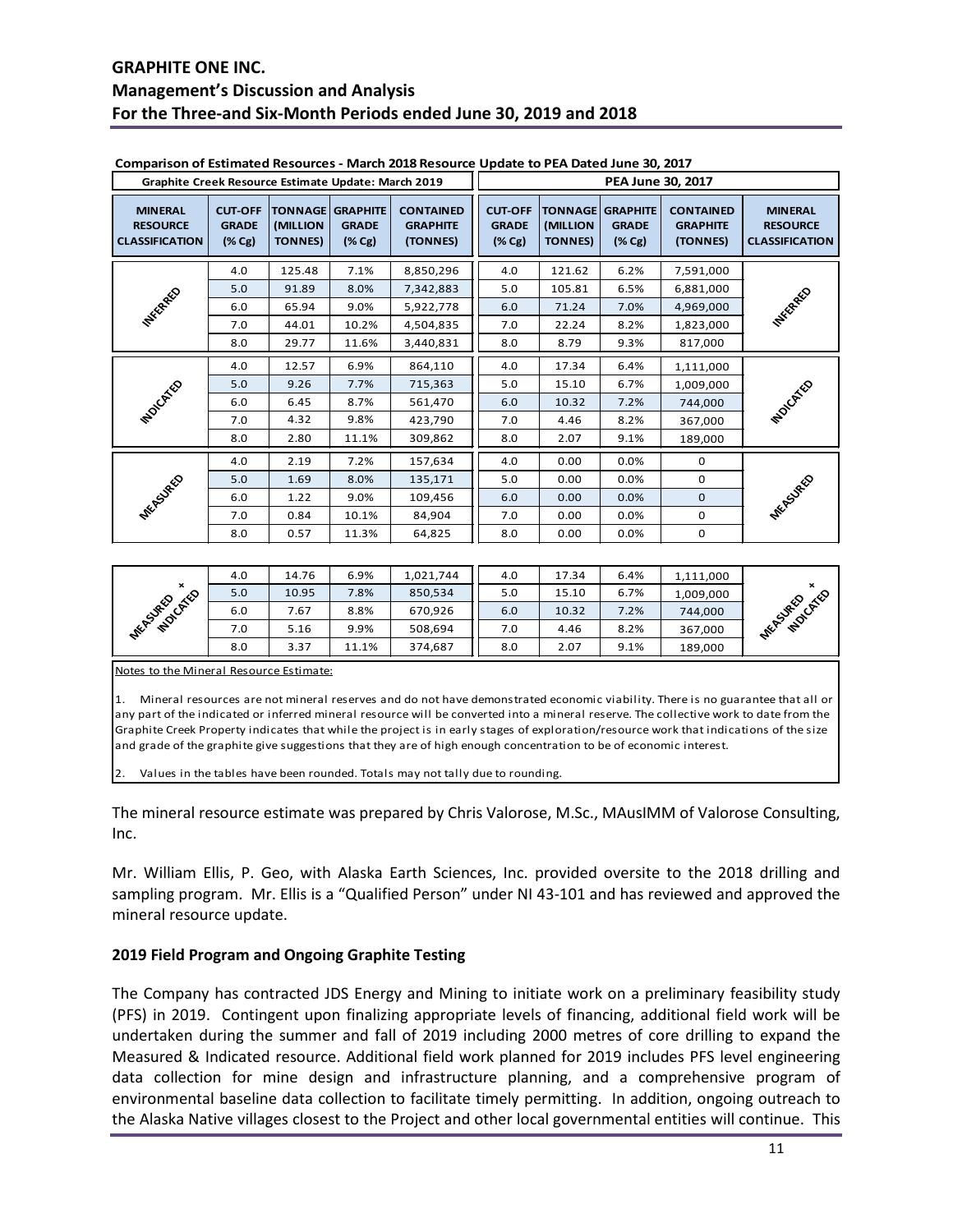includes an active Subsistence Advisory Council comprised of representatives from the closest communitiesto facilitate two-way communication about the Project, environmental protection measures and the subsistence resources of the region.

Research and development work also continues on the primary and secondary processing of Graphite Creek material. This includes work to better understand and quantify the significant features of STAX graphite as well as assess its performance in commercial equipment for establishing purchase specifications.

## **Overall Performance and Results of Operations**

The Company has generated no operating revenue to date and relies on the issuance of common shares as well as debt to finance exploration on its exploration and evaluation property, and to provide general operating working capital. The majority of the Company's expenditures relate to the acquisition and exploration of its exploration and evaluation property which is reflected in the Company's consolidated financial statements as capitalized exploration and evaluation costs.

## **Summary of Quarterly Results**

The following is a summary of selected financial data for the Company for the eight most recently completed quarters based on and derived from the unaudited consolidated financial statements of the Company.

| Period ended                                    | <b>Jun 30</b><br>2019 | Mar 31<br>2019 | Dec 31<br>2018 | Sep 30<br>2018 |
|-------------------------------------------------|-----------------------|----------------|----------------|----------------|
| Net loss $(5)$                                  | 799,315               | 410,184        | 272,033        | 345,616        |
| Basic and diluted loss<br>per common share (\$) | 0.02                  | 0.01           | 0.01           | 0.01           |

| Period ended                                    | <b>Jun 30</b><br>2018 | Mar 31<br>2018 | Dec 31<br>2017 | Sep 30<br>2017 |
|-------------------------------------------------|-----------------------|----------------|----------------|----------------|
| Net loss $(5)$                                  | 232,008               | 285,849        | 531,815        | 317,062        |
| Basic and diluted loss<br>per common share (\$) | 0.01                  | 0.01           | 0.02           | 0.01           |

Over the past eight quarters, the Company continued its focus on exploration and evaluation of the Graphite Creek Project including a field program in the summer of 2018, release of revised resources estimates in early 2019 and planning for further field work in 2019. The 2018 field program included core drilling, preliminary engineering evaluations of potential access routes and ongoing environmental baseline surveys in preparation for state and federal permitting. The Company also continues to expand the profile of the Company with prospective and current investors while preparing for a proposed expanded field program in 2019 to provide the data required for a Pre-Feasibility Study.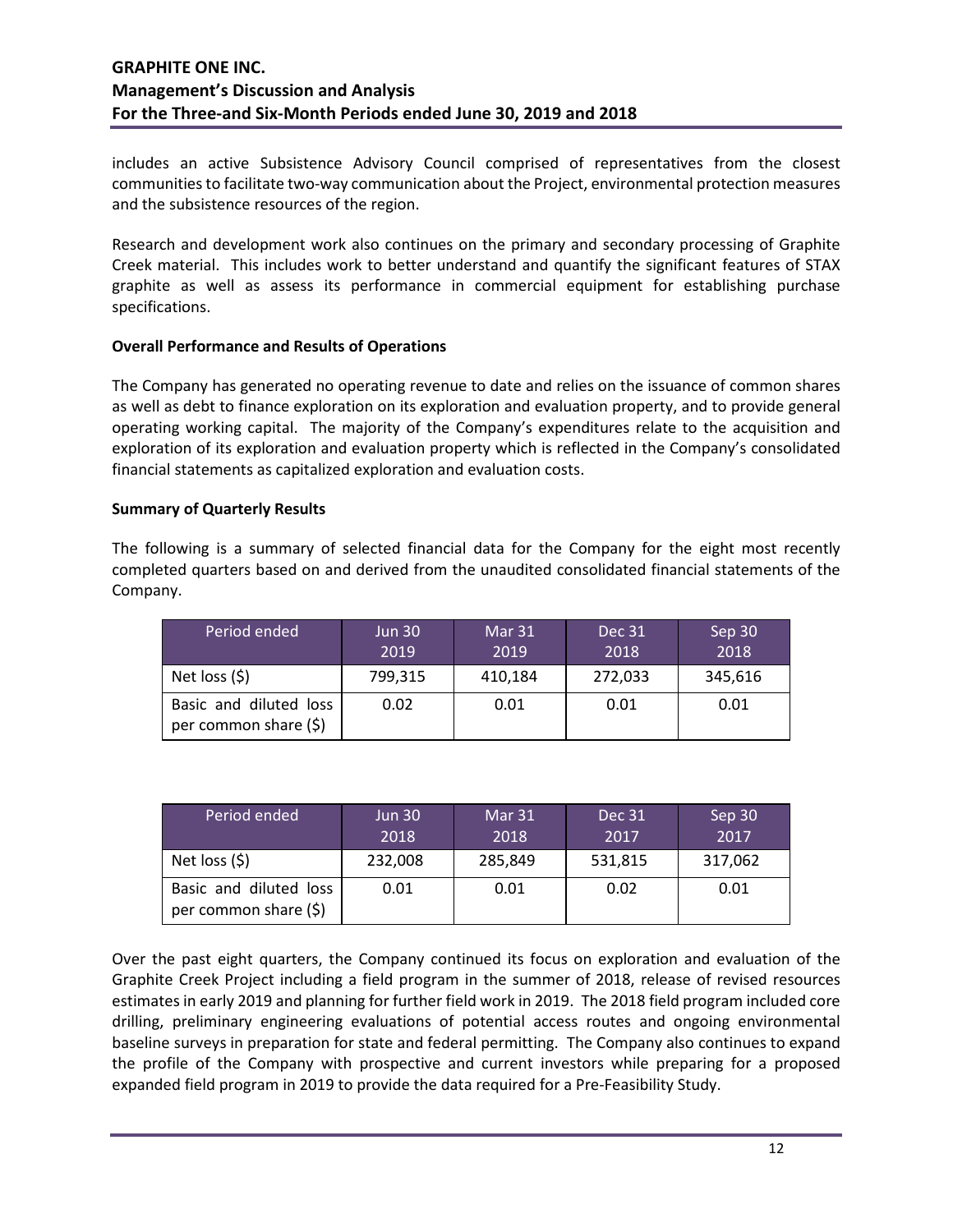### **Results of Operations**

#### **Three months ended June 30, 2019**

During the three months ended June 30, 2019 (the "second quarter of 2019"), the Company incurred a net loss of \$799,315 compared to a net loss of \$232,008 during the three months ended June 30, 2018 (the "second quarter of 2018").

General and administrative expenses consist of management fees and salaries, marketing and investor relations, office and administration and professional fees.

| Three months ended June 30,      | 2019 |         | 2018    | Increase/<br>(decrease) |          |
|----------------------------------|------|---------|---------|-------------------------|----------|
| Management fees and salaries     |      | 179,125 | 177,003 |                         | 2,122    |
| Marketing and investor relations |      | 101,760 | 31,679  |                         | 70,081   |
| Office and administration        |      | 86,956  | 33,412  |                         | 53,544   |
| Professional fees                |      | 23,368  | 29,887  |                         | (6, 519) |
|                                  |      | 391,209 | 271,981 |                         | 119,228  |

 Management fees and salaries remained constant in the second quarter of 2019 when compared to the first quarter of 2018 as the number and cost of personnel has remained unchanged.

- Marketing and investor relations costs increased in the second quarter of 2019 primarily due to the increased marketing efforts compared to the second quarter of 2018.
- **•** Office and administration costs increased in the second quarter of 2019 compared to the second quarter of 2018 related to an increase in travel costs.
- **Professional fees decreased in the second quarter of 2019 compared to the second quarter of** 2018 primarily due primarily to slightly lower legal fees incurred in the second quarter of 2019 compared to the second quarter of 2018.
- Share-based payments of \$367,800 were granted in the second quarter of 2019 compared to no share-based payments granted in the second quarter of 2018.

### **Six months ended June 30, 2019**

During the six months ended June 30, 2019 (the "first half of 2019"), the Company incurred a net loss of \$1,209,499 compared to a net loss of \$515,550 during the six months ended June 30, 2018 (the "first half of 2018").

General and administrative expenses consist of management fees and salaries, marketing and investor relations, office and administration and professional fees.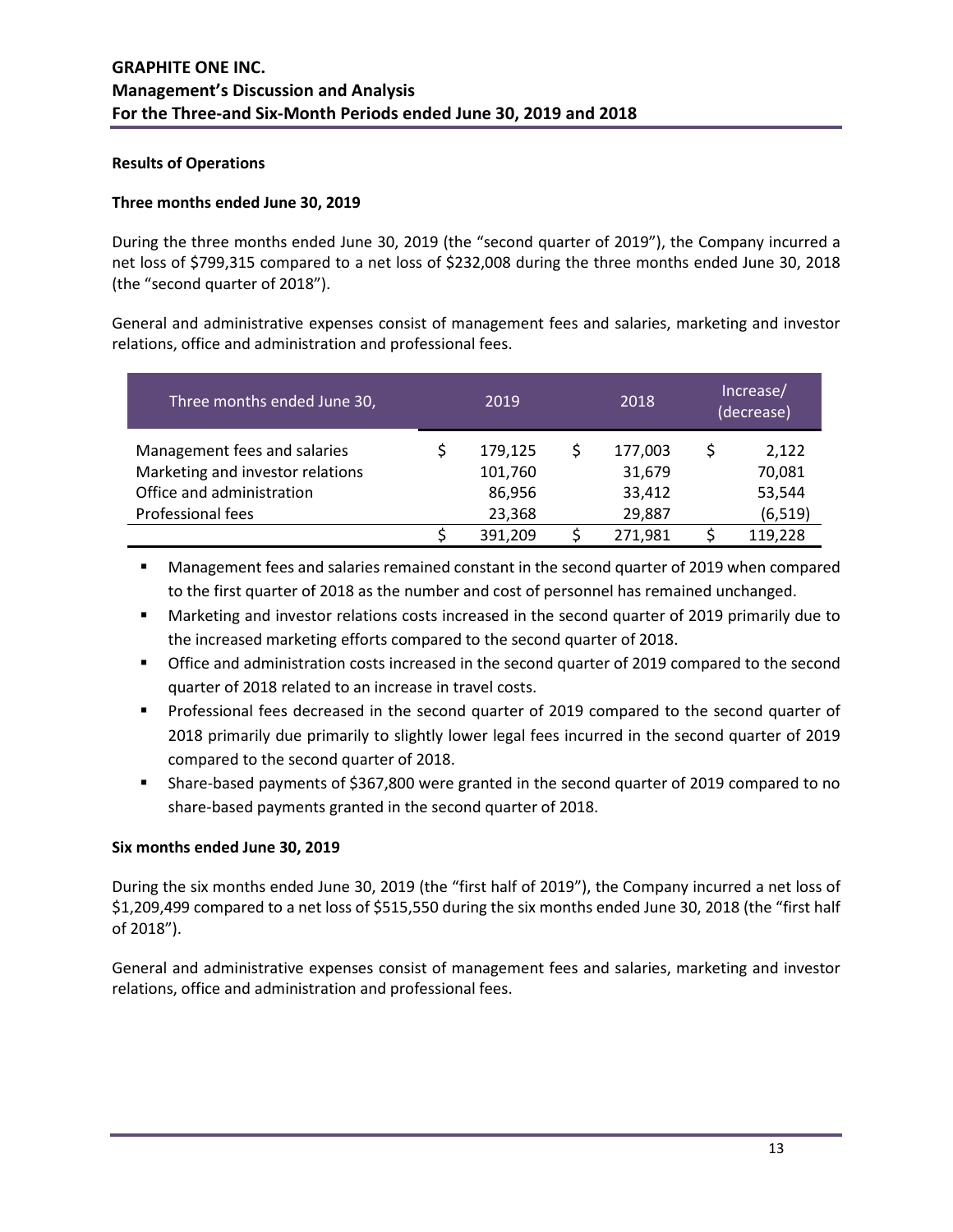| Six months ended June 30,                                        | 2019               | 2018              | Increase/<br>(decrease) |                 |
|------------------------------------------------------------------|--------------------|-------------------|-------------------------|-----------------|
| Management fees and salaries<br>Marketing and investor relations | 366,594<br>181,901 | 358,459<br>83,612 | \$                      | 8,135<br>98,289 |
| Office and administration                                        | 174,005            | 73,189            |                         | 100,816         |
| Professional fees                                                | 58,881             | 37,880            |                         | 21,001          |
|                                                                  | 781,381            | 553,140           |                         | 228,241         |

 Management fees and salaries remained constant in the first half of 2019 when compared to the first half of 2018 as the number and cost of personnel has remained unchanged.

- Marketing and investor relations costs increased in the first half of 2019 primarily due to the increased marketing efforts compared to the first half of 2018.
- Office and administration costs increased in the first half of 2019 compared to the first half of 2018 related to the Special Meeting of Shareholders held in Q1 2019, and an increase in travel costs.
- Professional fees increased in the first half of 2019 compared to the first half of 2018 primarily due primarily to lower legal fees incurred in the first quarter of 2018 and an increase in legal fees related to the costs related to the consolidation of the Company's shares and the change of the Company's name to Graphite One Inc.
- Share-based payments of \$367,800 were granted in the first half of 2019 compared to no sharebased payments granted in the first half of 2018.

# **Liquidity, Capital Resources and Going Concern**

The Company's consolidated financial statements have been prepared on a going concern basis which assumes that the Company will be able to realize its assets and discharge its liabilities in the normal course of business for the foreseeable future.

The continuing operations of the Company are dependent upon the Company's ability to arrange adequate financing in the near term. However, there can be no assurance that the Company will be able to obtain adequate financing in the future or that the terms of such financing will be favourable. If adequate financing is not available when required, the Company may be required to delay, scale back or eliminate various programs and may be unable to continue operations. The Company will seek such additional financing through debt or equity offerings, but there can be no assurance that such financing will be available on terms acceptable to the Company or at all.

The Company raised \$2,000,070 through the issuance of 6,666,900 units warrant during six months ended June 30, 2019, where each unit comprises one common share and one transferable common share purchase. During year ended December 31, 2018, the Company raised \$4,283,695 through the issuance of 6,118,959 units, where each unit comprises of one common share and on transferable common share purchase warrant.

As at June 30, 2019, the Company had a cash balance of \$907,442 and working capital (current assets minus current liabilities) of \$1,027,317. Current liabilities as at June 30, 2019 totaled \$243,876. The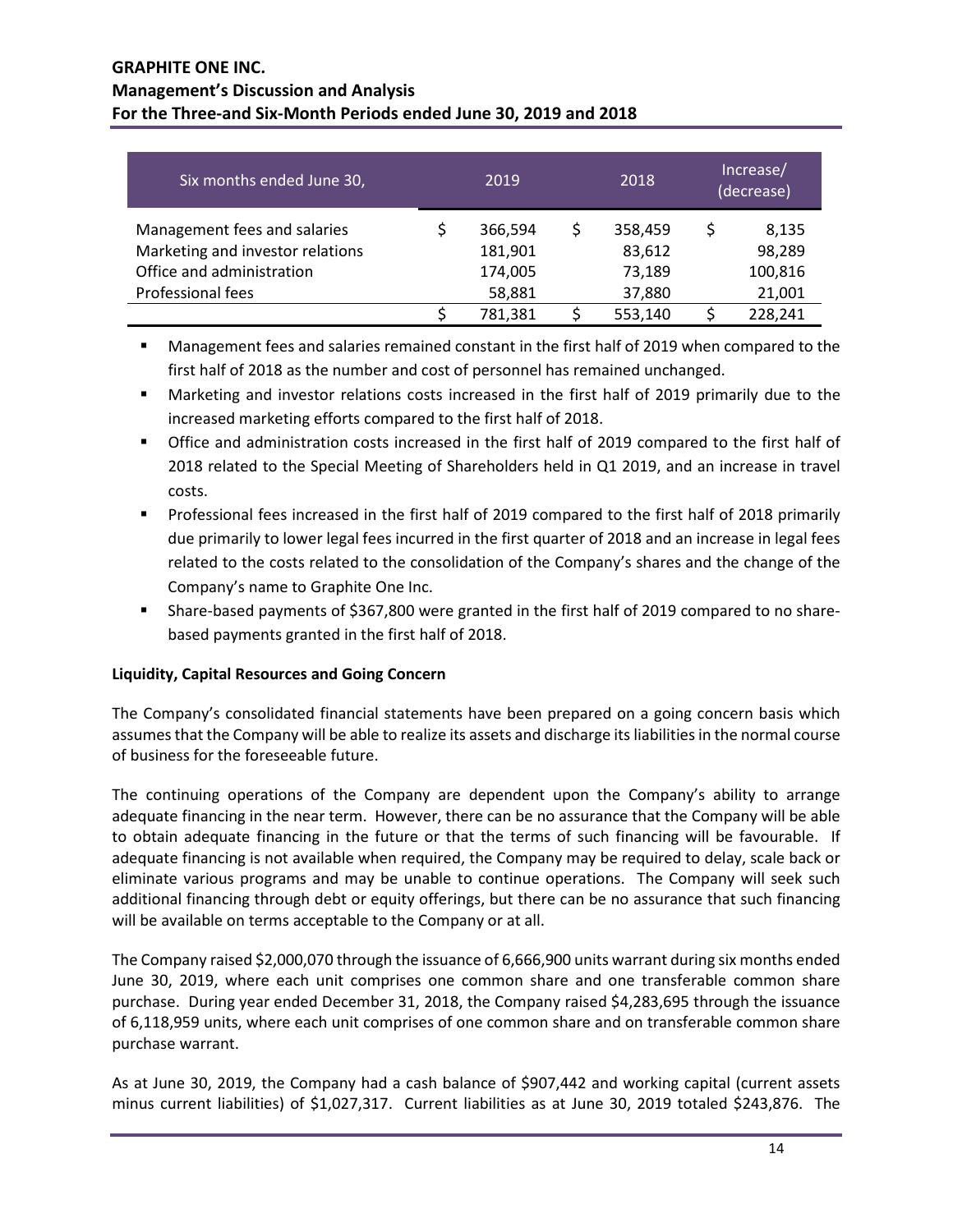Company has incurred losses since inception and does not generate any cash inflows from operations. In the six-month period ended June 30, 2019, cash used in operating activities totaled \$688,939.

The Company's ability to continue to meet its obligations and carry out its planned exploration activities is uncertain and dependent upon the continued financial support of its shareholders and on securing additional financing. There is, however, no assurance that any such initiatives will be sufficient and, as a result, there is significant doubt regarding the going concern assumption and, accordingly, the ultimate appropriateness of the use of accounting principles applicable to a going concern. The Company's consolidated financial statements do not reflect the adjustments to the carrying values of assets and liabilities and the reported expenses and balance sheet classifications that would be necessary if the Company were unable to realize its assets and settle its liabilities as a going concern in the normal course of operations for the foreseeable future. These adjustments could be material.

#### **Financial Instruments and risk management**

#### Financial instrument classification

The Company`s financial instruments recognized on the statement of financial position consist of cash, deposits and trade and other accounts payable and loans.

On adoption of IFRS 9, Graphite One has classified its cash and cash equivalents, deposits, trade payables and loans as subsequently measured at amortized cost. Until December 31, 2017, under IAS 39, Graphite One has classified its cash and cash equivalents and deposits as loans and receivables and trade and accounts payable as other liabilities, and accordingly they are measured at amortized cost. There is no impact of adoption of IFRS 9 on the carrying values of financial assets and liabilities.

The estimated fair market values of the Company`s financial instruments carried at amortized cost approximate their carrying values due to their short-term nature.

#### Financial Risk Management

The Company may be exposed to risks of varying degrees of significance which could affect its ability to achieve its strategic objectives. The main objectives of the Company's risk management processes are to ensure that risks are properly identified and that the capital base is adequate in relation to those risks. The principal risks to which the Company is exposed are described below.

#### Interest rate risk

Interest rate risk is the risk arising from the effect of changes in prevailing interest rates on the Company's financial instruments. The Company's cash balances held at financial institutions earn interest at rates which vary according to prevailing rates. The Company does not deem the associated interest rate risk to be material.

### Credit risk

Credit risk is the risk of potential loss to the Company if a counter party to a financial instrument fails to meet its contractual obligations. The Company is not exposed to any material credit risk.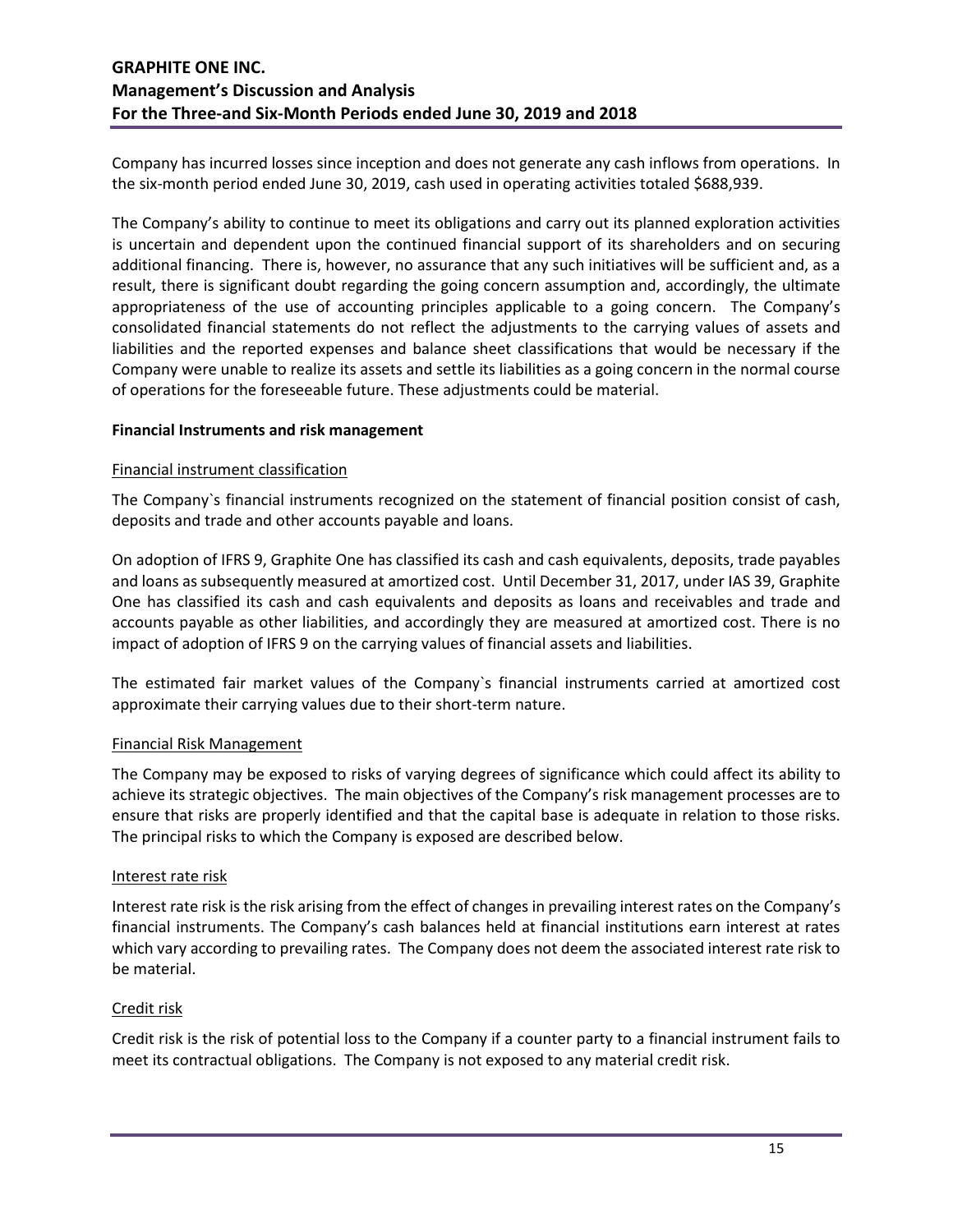#### Foreign currency risk

Foreign currency risk is the risk that the fair value of, or future cash flows from, the Company's financial instruments will fluctuate because of changes in foreign exchange rates. Graphite One maintains the majority of its cash reserves in Canadian dollars. A portion of the Company's funds are held in United States dollars and are, therefore, subject to fluctuations in foreign exchange rates.

At June 30, 2019, the Company has certain monetary items denominated in United States Dollars. Based on these net exposures, a 10% appreciation or depreciation of the Canadian dollar against the United States dollar would result in an increase or decrease of \$105,500 in the Company's net loss.

#### Liquidity risk

Liquidity risk is the risk that the Company will not meet its financial obligations as they fall due. See "Liquidity, Capital Resources and Going Concern" section.

| ed party transactions and balances          |                                                                                                                                                                                        |
|---------------------------------------------|----------------------------------------------------------------------------------------------------------------------------------------------------------------------------------------|
| <b>Relationships</b>                        | Nature of the relationship                                                                                                                                                             |
| Huston and Huston Holdings Corp. ("Huston") | Huston and Huston Holdings Corp. is a private<br>company controlled by Anthony Huston, an officer and<br>director of the Company which provides management<br>services to the Company. |
| Rockford Resources LLC ("Rockford")         | Rockford is a private company controlled by Patrick<br>Smith, a director of the Company which provides<br>director services to the Company.                                            |
| 0897877 BC Ltd. ("0897877 BC")              | 0897877 BC is a private company controlled by Brian<br>Budd, a director of the Company which provides<br>director services to the Company.                                             |
| Taiga Mining Company, Inc. ("Taiga")        | Taiga is a private company and a Control Person of the<br>Company in accordance with Policy 4.1 of the TSX<br>Venture Exchange Corporate Finance Manual.                               |

#### **Relate**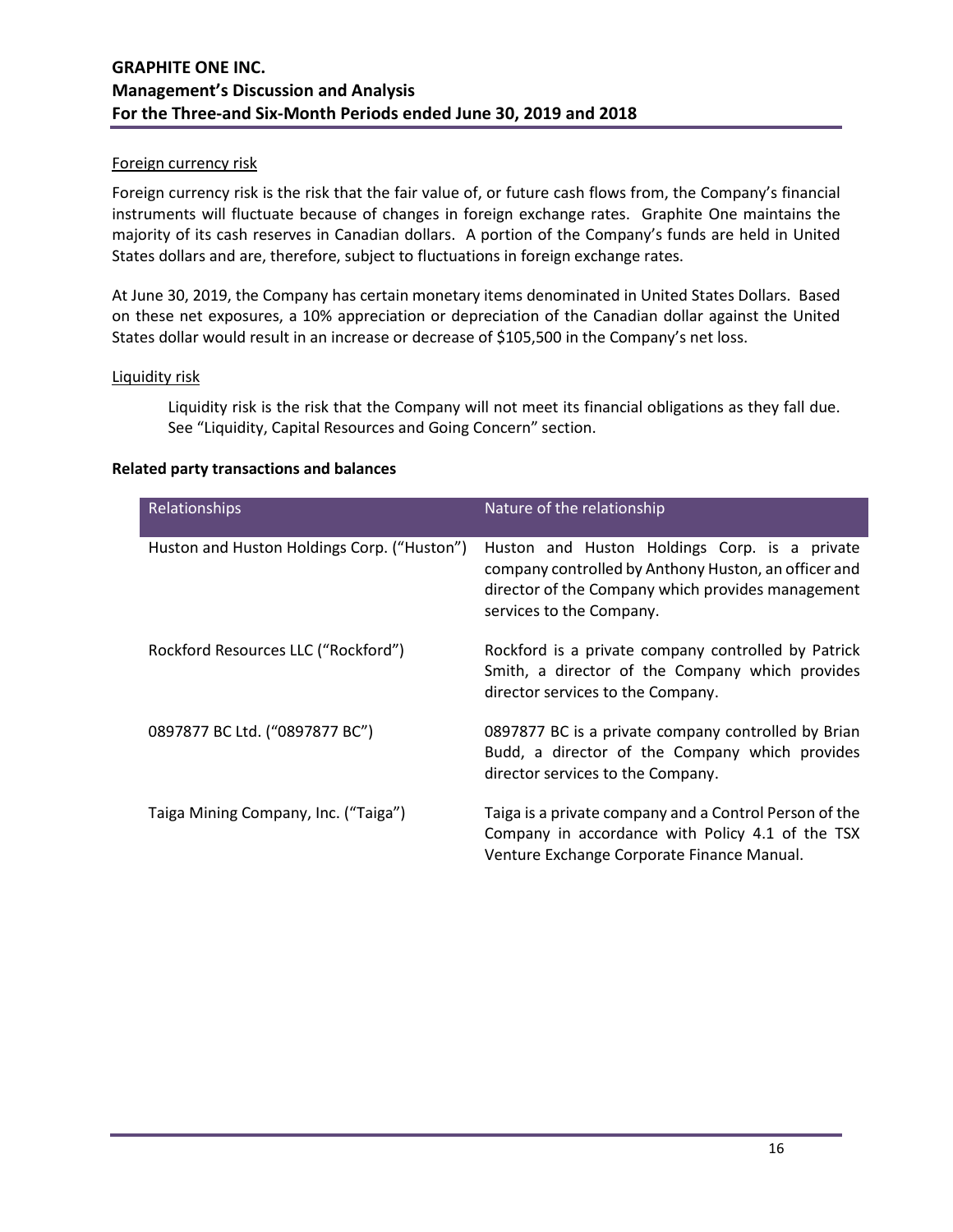|                                    | <b>Management Consulting and</b> |                        |    |         |  |  |
|------------------------------------|----------------------------------|------------------------|----|---------|--|--|
|                                    |                                  | <b>Directors' Fees</b> |    |         |  |  |
| For the six months ended June 30   |                                  | 2019                   |    | 2018    |  |  |
| Huston & Huston Holdings Corp.     | \$                               | 125,000                | .S | 125,000 |  |  |
| Rockford Resources, LLC            |                                  | 12,000                 |    | 12,000  |  |  |
| 0897877 BC Ltd.                    |                                  | 12,000                 |    | 12,000  |  |  |
| For the three months ended June 30 |                                  | 2019                   |    | 2018    |  |  |
| Huston & Huston Holdings Corp.     | \$                               | 62.500                 | Ŝ  | 62,500  |  |  |
| Rockford Resources, LLC            |                                  | 6,000                  |    | 6,000   |  |  |
| 0897877 BC Ltd.                    |                                  | 6,000                  |    | 6,000   |  |  |

#### Related party transactions

The above transactions relate to consulting fees incurred by the Company. Management services expenses are included in Management fees and salaries and marketing consulting expenses are included in Marketing, advisory and investor relations in the consolidated statements of financial position.

During the six months ended June 30, 2019, the Company settled the loan payable with Taiga through the issuance of 1,330,000 common shares and paid \$13,274 in interest.

Amounts owing to related parties are non-interest bearing, unsecured and due on demand. The transactions were in the normal course of operations. At June 30, 2019, the Company owed \$15,000 (June 30, 2018 - \$81,015) to related parties.

| For the six months ended June 30,   | 2019          | 2018          |
|-------------------------------------|---------------|---------------|
| Consulting and directors' fees      | \$<br>149,000 | \$<br>149,000 |
| Salaries and benefits               | 405,381       | 266,864       |
| Stock-based compensation            | 343,280       | 49,700        |
|                                     | 897,661       | \$<br>465,564 |
| For the three months ended June 30, | 2019          | 2018          |
| Consulting and directors' fees      | \$<br>74,500  | \$<br>74,500  |
| Salaries and benefits               | 197,277       | 142,242       |
| Stock-based compensation            | 343,280       | 49,700        |
|                                     | \$<br>615,057 | \$<br>266,442 |

Key management compensation

Key management are those personnel having the authority and responsibility for planning, directing and controlling the Company and include the President, Chief Executive Officer, Directors, Chief Financial Officer and Chief Operating Officer.

#### Management contracts

The Company entered into a consulting agreement effective February 1, 2014 with a private company controlled by the President and CEO to provide certain management services to the Company ("the 2014 Agreement"). Pursuant to the 2014 Agreement, the Company paid an annual fee for services of \$250,000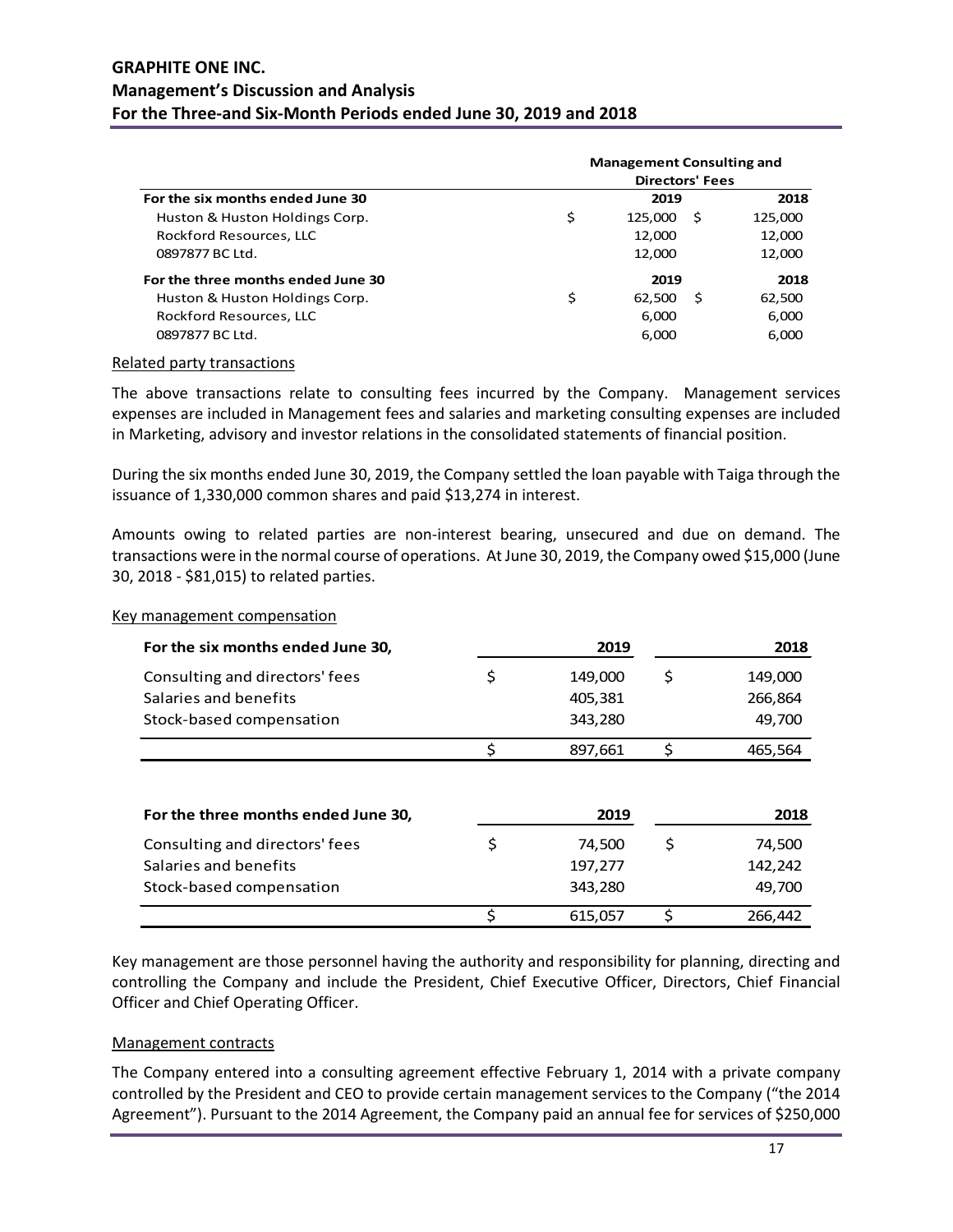and, in the event of a change of control of the Company, would have paid an amount equal to three times the annual fee. Subsequent to September 30, 2016, the Company entered into a new consulting agreement to replace the 2014 Agreement with a private company controlled by the President and CEO (the "New President & CEO Agreement"). Pursuant to the New President & CEO Agreement, the Company will also pay an annual fee for services of \$250,000 and, in the event of a change of control of the Company, an amount equal to three times the annual fee.

Commencing January 1, 2016, the Executive Chairman has been engaged as an employee of the Company. Subsequent to September 30, 2016, the Company finalized the terms of the employment agreement with the Executive Chairman. Under this agreement, the Company will also pay an annual fee for services of \$200,000 and, in the event of change of control of the Company, an amount equal to two times the annual salary.

Commencing January 1, 2016, the Chief Financial Officer has been engaged as an employee of the Company. Subsequent to September 30, 2016, the Company finalized the terms of the employment agreement with the Chief Financial Officer. Under this agreement, the Company will pay an annual fee for services of \$190,000 and, in the event of a change of control of the Company, an amount equal to two times the annual salary.

# **Outstanding Share Data**

The following table summarizes the Company's outstanding share capital (after share consolidation):

|                                                                      | July 29, 2019 |
|----------------------------------------------------------------------|---------------|
| Common shares issued and outstanding                                 | 40,609,143    |
| Stock options outstanding (weighted average exercise price \$0.65)   | 4,015,000     |
| Warrants outstanding (weighed average exercise price \$0.79)         | 15,285,330    |
| Broker warrants outstanding (weighted average exercise price \$1.03) | 28,056        |
| Fully diluted common shares outstanding                              | 59,937,529    |

### **Additional Disclosure for Venture Issuers without Significant Revenue**

Details of the Company's general and administrative expenses for the three and six-months ended June 30, 2019 and March 31, 2018 are included in the results of operations section of this MD&A. Details of the Company's expenditures relating to exploration and evaluation properties are presented in Note 5 to the consolidated financial statements.

### **Mining Risks**

The Company is subject to risks typical in the mining business. Many are beyond its control and their aggregate effects are impossible to predict with any degree of certainty. Mining risks include, but are not limited to: uncertainty of exploration programs successfully revealing an economic resource; possibility of encountering unusual or unexpected geological formations; adverse weather, flooding or other conditions affecting exploration or extraction of materials or delivery of equipment, supplies or products; equipment failure; unforeseen events or conditions impacting the intended exploration, development or